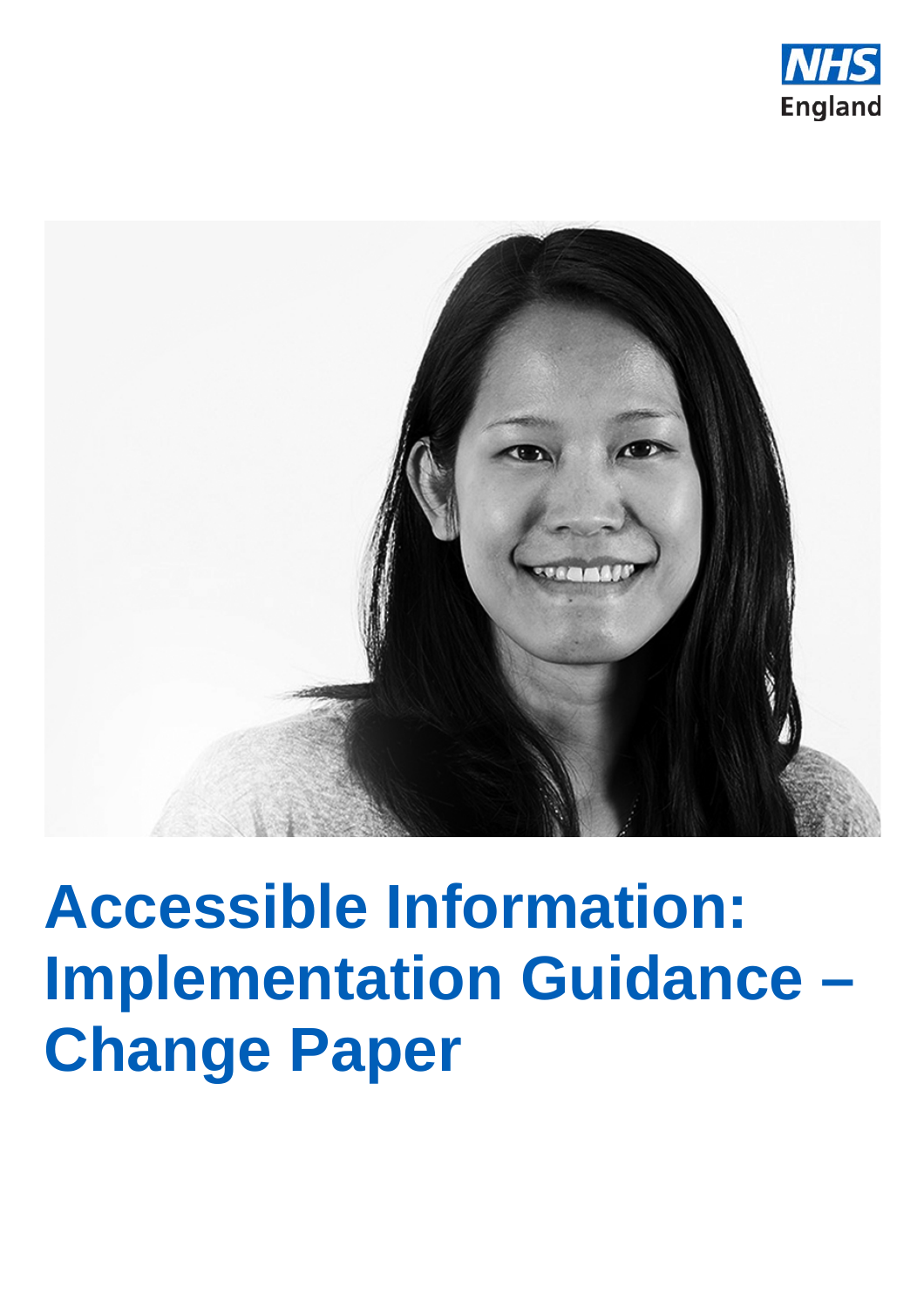#### **NHS England INFORMATION READER BOX**

| <b>Directorate</b> |                            |                               |
|--------------------|----------------------------|-------------------------------|
| Medical            | Operations and Information | Specialised Commissioning     |
| Nursing            | Trans. & Corp. Ops.        | <b>Commissioning Strategy</b> |
| Finance            |                            |                               |

| <b>Publications Gateway Reference:</b>            | 07071                                                                                                                                                                                                                                                                                                                                                                                                                                             |  |  |  |
|---------------------------------------------------|---------------------------------------------------------------------------------------------------------------------------------------------------------------------------------------------------------------------------------------------------------------------------------------------------------------------------------------------------------------------------------------------------------------------------------------------------|--|--|--|
| <b>Document Purpose</b>                           | Other (see Description)                                                                                                                                                                                                                                                                                                                                                                                                                           |  |  |  |
| <b>Document Name</b>                              | DCB1605 Accessible Information: Implementation Guidance - Change<br>Paper                                                                                                                                                                                                                                                                                                                                                                         |  |  |  |
| <b>Author</b>                                     | Sarah Marsay, Public Engagement Manager, NHS England                                                                                                                                                                                                                                                                                                                                                                                              |  |  |  |
| <b>Publication Date</b>                           | August 2017                                                                                                                                                                                                                                                                                                                                                                                                                                       |  |  |  |
| <b>Target Audience</b>                            | CCG Clinical Leaders, CCG Accountable Officers, Care Trust CEs,<br>Foundation Trust CEs, Medical Directors, Directors of Nursing,<br>Directors of Adult SSs, NHS Trust Board Chairs, Allied Health<br>Professionals, GPs, Communications Leads, NHS Trust CEs                                                                                                                                                                                     |  |  |  |
| <b>Additional Circulation</b><br>List             |                                                                                                                                                                                                                                                                                                                                                                                                                                                   |  |  |  |
| <b>Description</b>                                | DCB1605 Accessible Information directs and defines a specific,<br>consistent approach to identifying, recording, flagging, sharing and<br>meeting the information and communication support needs of patients,<br>service users, carers and parents with a disability, impairment or<br>sensory loss. This document is the 'change paper' to support the<br>reissued (version 1.1) Implementation Guidance for DCB1605<br>Accessible Information. |  |  |  |
| <b>Cross Reference</b>                            | N/A                                                                                                                                                                                                                                                                                                                                                                                                                                               |  |  |  |
| <b>Superseded Docs</b><br>(if applicable)         | N/A                                                                                                                                                                                                                                                                                                                                                                                                                                               |  |  |  |
| <b>Action Required</b>                            | Applicable organisations must consider this 'change paper' and take<br>any necessary steps to ensure that they are compliant with DCB1605<br>Accessible Information.                                                                                                                                                                                                                                                                              |  |  |  |
| <b>Timing / Deadlines</b><br>(if applicable)      | Applicable organisations are required to conform with DCB1605<br>Accessible Information from 01.08.16 onwards.                                                                                                                                                                                                                                                                                                                                    |  |  |  |
| <b>Contact Details for</b><br>further information | Accessible Information Standard<br>Patient and Public Participation and Insight Group<br>NHS England<br>7E56, Quarry House, Quarry Hill, Leeds<br>LS2 7UE<br>Email: england.patientsincontrol@nhs.net<br>www.england.nhs.uk/accessibleinfo                                                                                                                                                                                                        |  |  |  |
| <b>Document Status</b>                            |                                                                                                                                                                                                                                                                                                                                                                                                                                                   |  |  |  |

This is a controlled document. Whilst this document may be printed, the electronic version posted on the intranet is the controlled copy. Any printed copies of this document are not controlled. As a controlled document, this document should not be saved onto local or network drives but should always be accessed from the intranet.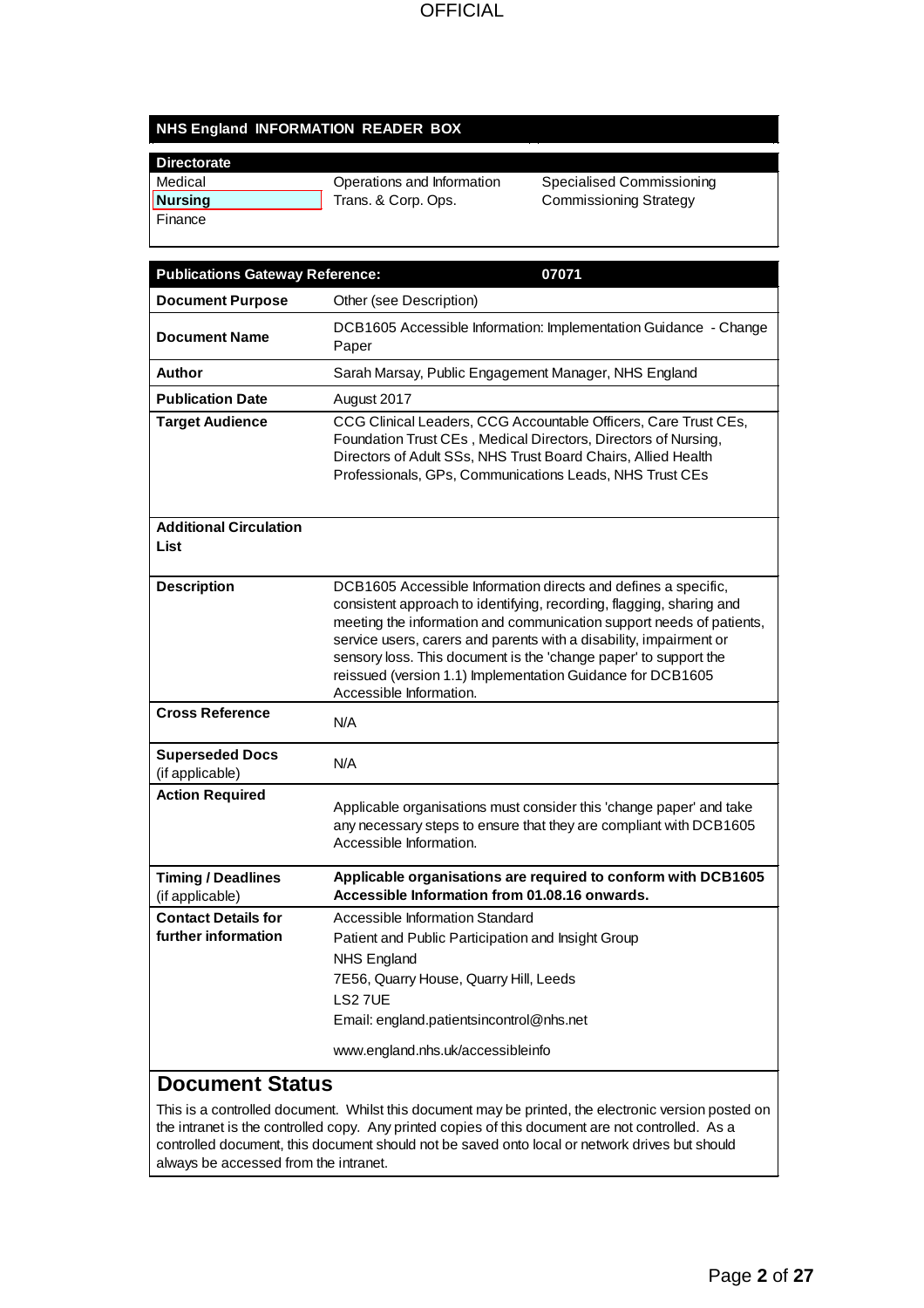# **DCB1605 Accessible Information: Implementation Guidance – Change Paper**

Version number: 0.1.

First published: August 2017.

Prepared by: Sarah Marsay, Public Engagement Manager, NHS England.

Classification: OFFICIAL

#### **Equality and Health Inequalities Statement**

Promoting equality and addressing health inequalities are at the heart of NHS England's values. Throughout the development of the policies and processes cited in this document, we have:

- had due regard to the need to eliminate discrimination, harassment and victimisation, to advance equality of opportunity, and to foster good relations between people who share a relevant protected characteristic (as cited under the Equality Act 2010) and those who do not share it; and
- had regard to the need to reduce inequalities between patients in access to, and outcomes from, healthcare services and to ensure services are provided in an integrated way where this might reduce health inequalities.

This information can be made available in alternative formats, such as easy read or large print, and may be available in alternative languages, upon request. Please contact 0300 311 22 33 or email [england.contactus@nhs.net](mailto:england.contactus@nhs.net) stating that this document is owned by the Person Centred Care team, Directorate of Nursing.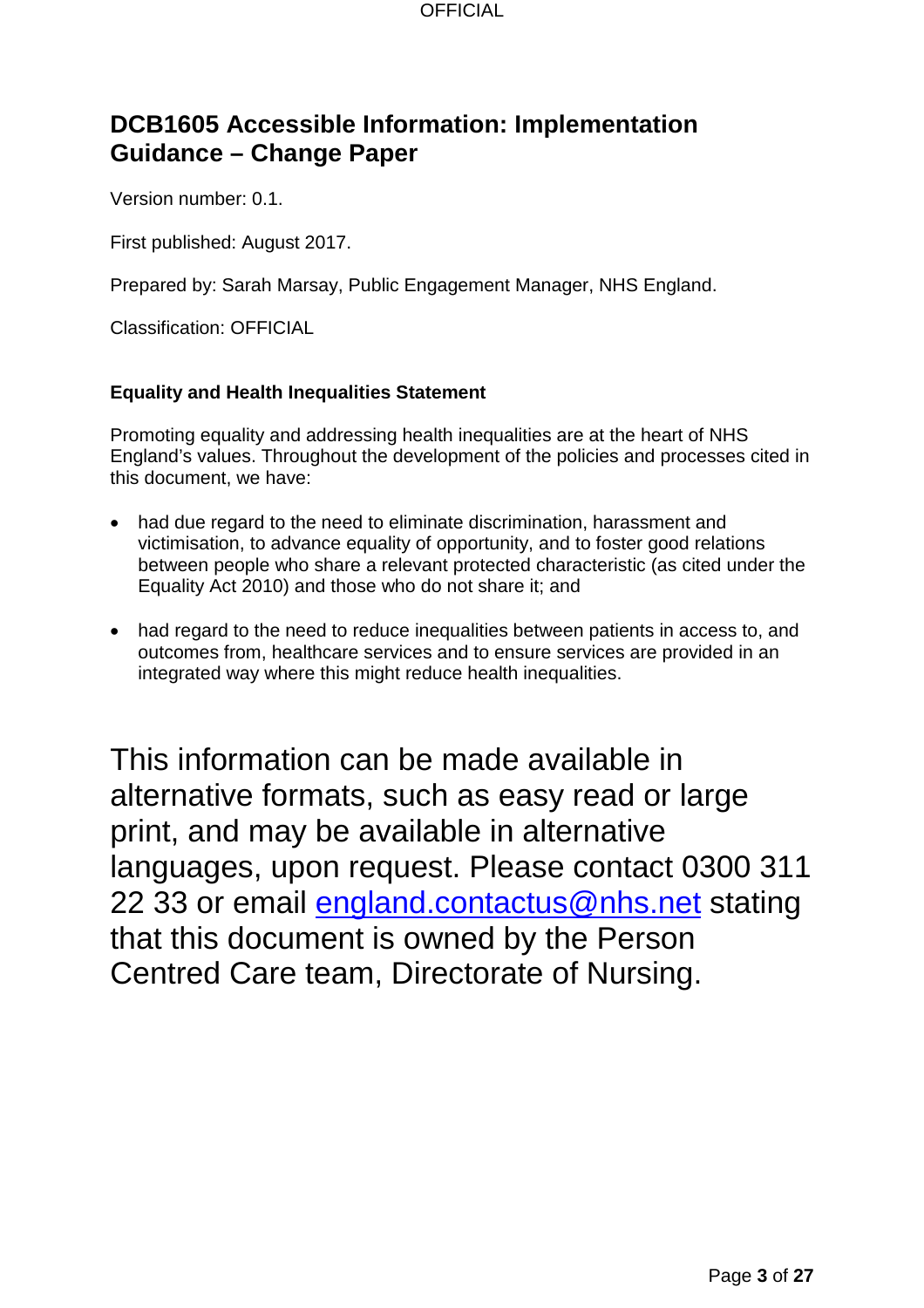# <span id="page-3-0"></span>**Contents**

| 1              |                                     |                                                                                                                                             |  |  |  |  |
|----------------|-------------------------------------|---------------------------------------------------------------------------------------------------------------------------------------------|--|--|--|--|
| 2              |                                     |                                                                                                                                             |  |  |  |  |
|                | 2.1<br>2.2<br>2.3<br>3 <sup>7</sup> | Section 1 'glossary of terms' and appendix c 'expanded glossary of terms' 5<br>Section 9.1 'overview of requirements - flagging of needs' 6 |  |  |  |  |
| $\overline{4}$ | 3.1<br>3.2<br>3.3                   |                                                                                                                                             |  |  |  |  |
| 5              | 4.1                                 | Changes regarding mental health service users and the Mental Capacity Act                                                                   |  |  |  |  |
|                |                                     |                                                                                                                                             |  |  |  |  |
| 6              | 5.1<br>5.2                          |                                                                                                                                             |  |  |  |  |
| 7              |                                     |                                                                                                                                             |  |  |  |  |
| 8              |                                     |                                                                                                                                             |  |  |  |  |
| 9              |                                     | Changes regarding, and additional guidance on, assessment and assurance of                                                                  |  |  |  |  |
|                |                                     |                                                                                                                                             |  |  |  |  |
| 10             |                                     | Additional guidance - recording of data in non-coded systems 18                                                                             |  |  |  |  |
| 11             |                                     |                                                                                                                                             |  |  |  |  |
| 12             |                                     |                                                                                                                                             |  |  |  |  |
| 13             |                                     |                                                                                                                                             |  |  |  |  |
| 14             |                                     |                                                                                                                                             |  |  |  |  |
| 15             |                                     |                                                                                                                                             |  |  |  |  |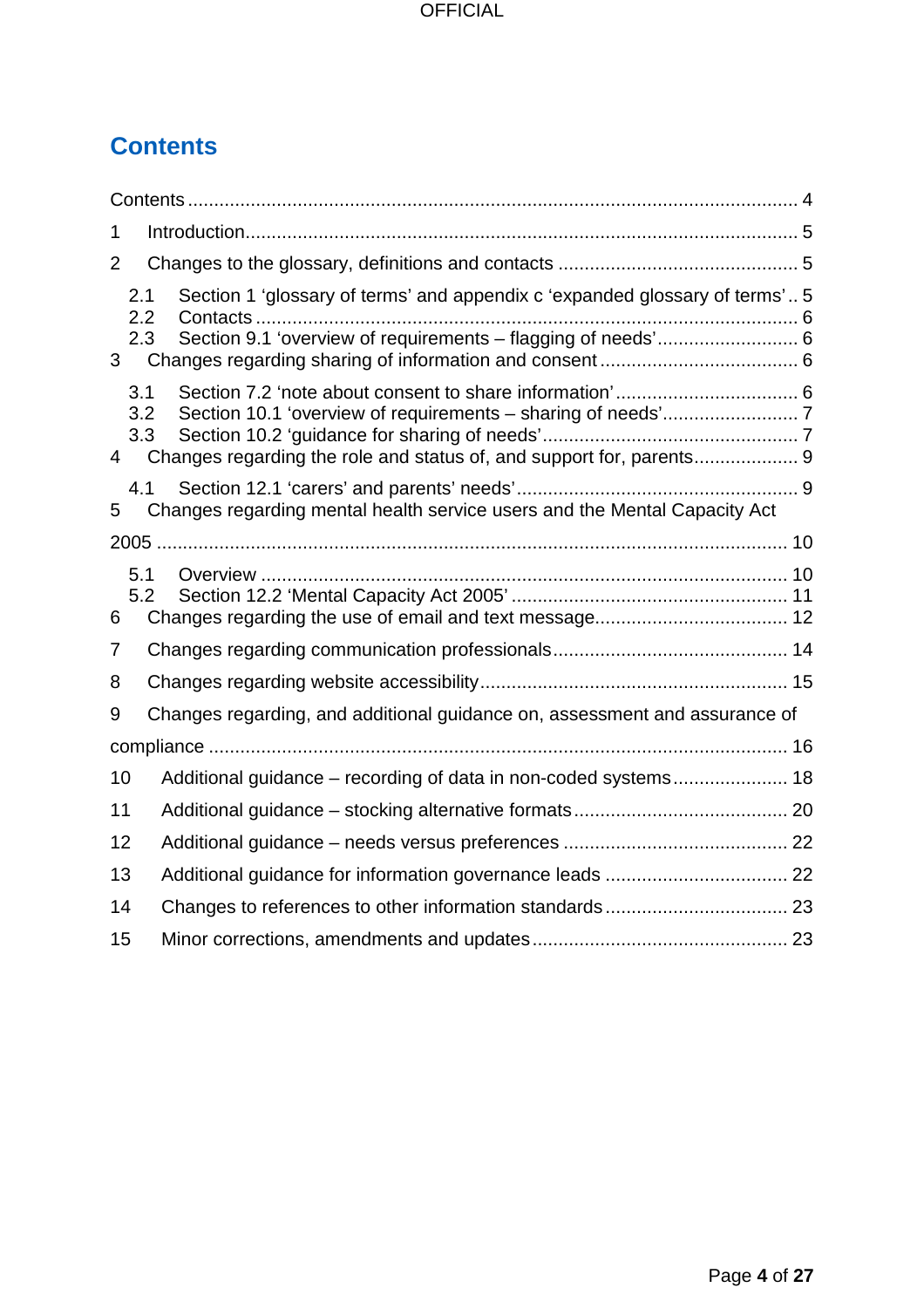# <span id="page-4-0"></span>**1 Introduction**

DCB1605 Accessible Information (formerly SCCI1605 Accessible Information) – the 'Accessible Information Standard' – directs and defines a specific, consistent approach to identifying, recording, flagging, sharing and meeting the information and communication support needs of patients, service users, carers and parents, where those needs relate to a disability, impairment or sensory loss.

From 1<sup>st</sup> August 2016 onwards, all organisations that provide NHS care and / or publicly-funded adult social care must follow the Standard in full. Commissioners of NHS care and / or publicly-funded adult social care must also have regard to this Standard, in so much as they must ensure that contracts, frameworks and performance-management arrangements with provider bodies enable and promote the Standard's requirements.

During January-March 2017 NHS England led a post-implementation review of the Standard, providing an opportunity to assess impact and ensure that it remains 'fit for purpose'. As a result of this review, including as a result of feedback from applicable organisations and other stakeholders, a revised version of the Implementation Guidance has been issued. This 'change paper' outlines amendments which have been made to version 1.1 of the Implementation Guidance (as reissued in August 2017).

Organisations that have already implemented the Standard (also known as 'existing users') MUST consider this 'change paper' and take any necessary steps to ensure that they remain compliant.

Organisations that have not previously implemented the Standard (also known as 'new users') MUST consider this 'change paper' alongside the reissued Implementation Guidance, to ensure that they implement the Standard correctly and completely.

# <span id="page-4-1"></span>**2 Changes to the glossary, definitions and contacts**

## <span id="page-4-2"></span>2.1 **Section 1 'glossary of terms' and appendix c 'expanded glossary of terms'**

There has been an amendment to the definition for 'disability', with 'describes' replacing 'defines'. The new definition is:

"Disability – The Equality Act  $2010$  describes disability as follows, "A person (P) has a disability if — (a) P has a physical or mental impairment, and (b) the impairment has a substantial and long-term adverse effect on P's ability to carry out normal dayto-day activities." This term also has an existing **Data Dictionary definition.**"

There has been an amendment to the definition for 'disabled people', with 'description' replacing 'definition' and a revised link added. The new definition is: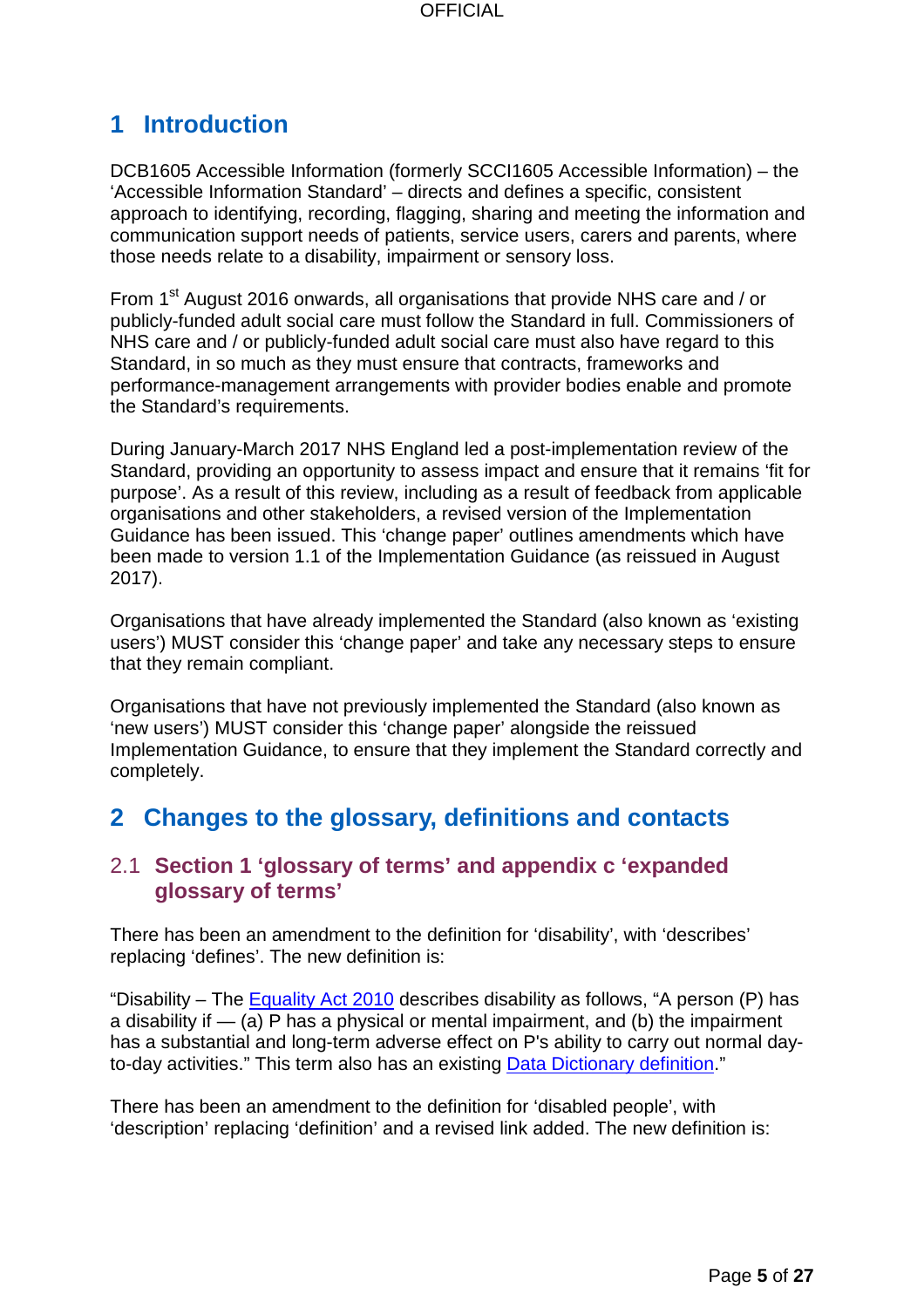"Disabled people – [Article 1 of the United Nations Convention on the Rights of](http://www.un.org/disabilities/documents/convention/convention_accessible_pdf.pdf)  [Persons with](http://www.un.org/disabilities/documents/convention/convention_accessible_pdf.pdf) Disabilities has the following description, "Persons with disabilities include those who have long-term physical, mental, intellectual or sensory impairments which in interaction with various barriers may hinder their full and effective participation in society on an equal basis with others.""

There has been an amendment to the definition for 'impairment', as the previous link and reference are no longer accessible. The new definition is:

"The disability charity **Scope** defines impairment as, "long-term limitation of a person's physical, mental or sensory function.""

There has been an amendment to the definition for SNOMED CT (Systematised Nomenclature of Medicine Clinical Terms) – links and references have been updated. The new definition is:

"Classification of medical terms and phrases, providing codes, terms, synonyms and definitions. SNOMED CT is managed and maintained internationally by [SNOMED](http://www.snomed.org/)  [International](http://www.snomed.org/) and in the UK by the UK Terminology Centre (UKTC). SNOMED CT has been adopted as the [standard clinical terminology for the NHS in England.](https://digital.nhs.uk/snomed-ct)"

## <span id="page-5-0"></span>2.2 **Contacts**

Section 2 'contacts' and appendix a 'practical one page guide' have been amended, to include a revised email address for enquiries – [england.patientsincontrol@nhs.net.](mailto:england.patientsincontrol@nhs.net)

## <span id="page-5-1"></span>2.3 **Section 9.1 'overview of requirements – flagging of needs'**

This section has been amended in line with the amendment to the Specification, as follows:

"'Highly visible' is defined in the Specification as follows: "A recording of an individual's information or communication support needs must be 'highly visible' to relevant staff and professionals. In the context of this Standard 'highly visible' means:

- Obvious and overtly apparent; and
- Visible on the cover, title and / or 'front page' of a document, file or electronic record; and / or
- Visible on every page of an electronic record (for example as an alert, flag or banner); and / or
- Highlighted in some way on a paper record so as to draw attention to the information as being of particular importance, for example in a larger or bold font, and / or a different colour.""

## <span id="page-5-2"></span>**3 Changes regarding sharing of information and consent**

## <span id="page-5-3"></span>3.1 **Section 7.2 'note about consent to share information'**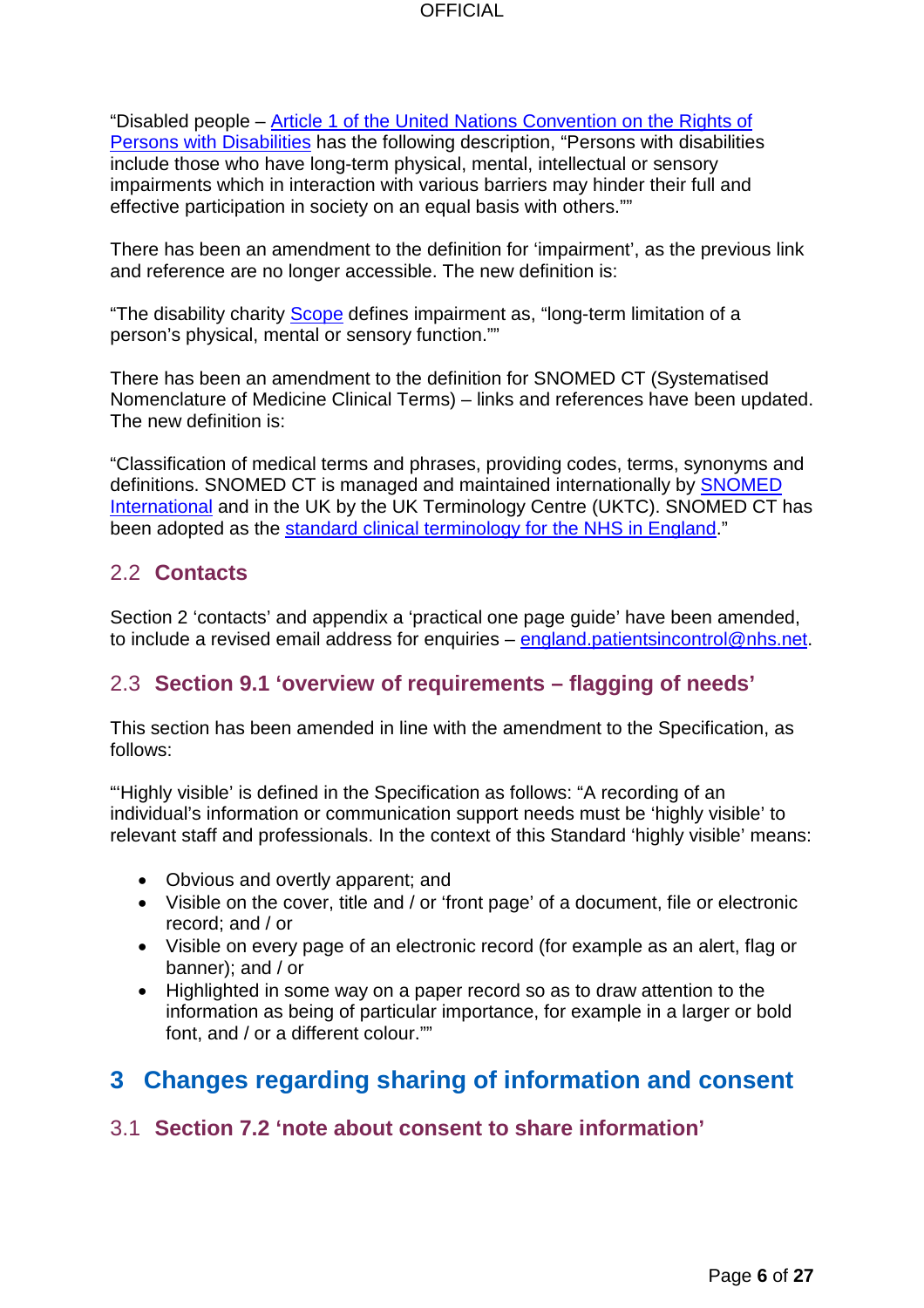This section has been retitled 'note about consent to share information' (replacing the previous title of 'note about consent'). It has also been amended, in line with legal advice, as follows:

"As outlined in the Specification, all professionals and organisations must take care to ensure that they comply with relevant existing legal duties, including those set out in the [Data Protection Act 1998](http://www.legislation.gov.uk/ukpga/1998/29/contents) and [Mental Capacity Act 2005](http://www.legislation.gov.uk/ukpga/2005/9/contents) around the handling and processing of data.

Wherever it is possible to do so, consent to the sharing of personal data should be obtained from the patient / service user and clearly recorded, as should any limitations on that consent. Those seeking consent to share should be clear about what information will be shared, with whom, in what circumstances and for what purpose.

If consent to share cannot be obtained, because the individual involved lacks the capacity to make the decision, and because nobody has been formally appointed to make it for them, a decision to share information can be made in the patient / service user's best interests in accordance with the [Mental Capacity Act 2005.](http://www.legislation.gov.uk/ukpga/2005/9/contents)

On each occasion where information is shared, the professional involved should be satisfied that there is consent to share for that purpose, or that such sharing of information is lawful.

Bear in mind that whilst the protection of confidentiality is very important, there are some circumstances where the sharing of information is just as important as maintaining confidentiality."

## <span id="page-6-0"></span>3.2 **Section 10.1 'overview of requirements – sharing of needs'**

This section has been amended as follows:

"Having first obtained the relevant consent or other authority to share, organisations MUST ensure that information about individuals' information and / or communication support needs is included as part of existing data-sharing processes, and as a routine part of referral, discharge and handover. Note that this data-sharing is to support direct patient / service user care, and is not for reporting or analysis (so called 'secondary use')."

## <span id="page-6-1"></span>3.3 **Section 10.2 'guidance for sharing of needs'**

This section has been amended as follows:

"Where consent or other authority to share has been secured, all applicable organisations should include information about individuals' information and communication support needs as a routine part of referral and handover communication, and as part of other data-sharing processes with other professionals and services involved (or soon to be involved) in an individual's care. Information as shared should be formatted in line with relevant Read v2, CTV3 or SNOMED CT codes or using the associated 'human readable' definitions / categories.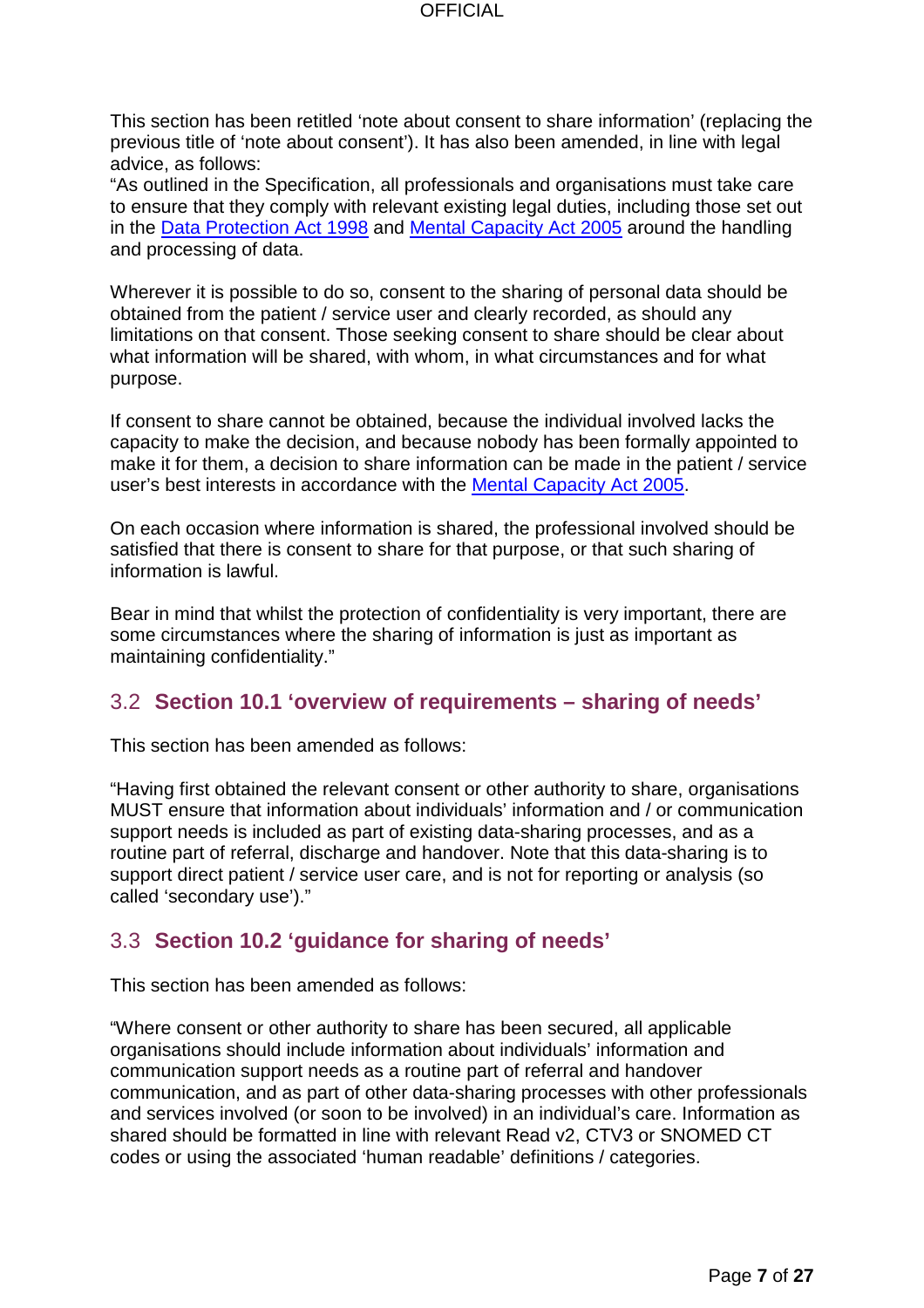All information-sharing as part of this Standard should utilise existing data-sharing processes, including following existing information governance protocols and processes for the obtaining and recording of patient / service user consent. Remember that consent cannot be assumed.

The Standard should not significantly impact upon – or fundamentally alter – existing processes for the obtaining and recording of consent from patients, service users, carers and parents to record, use, hold, store or share their data. Organisations should follow (and be mindful of) their existing legal duties including under the [Data](http://www.legislation.gov.uk/ukpga/1998/29/contents)  [Protection Act 1998.](http://www.legislation.gov.uk/ukpga/1998/29/contents) Any data obtained / recorded by organisations about individuals' information / communication needs (as part of implementing and following the Standard) should be added / included into existing processes, including being integrated into existing approaches for obtaining / recording consent (including 'consent to share' (where applicable)).

Where consent or other authority to share has been obtained, information about individuals' information and / or communication needs should be included as part of referrals both within and between organisations, including (but not limited to) referrals from primary into secondary care, transfers and handovers between wards or units, and discharge from an inpatient setting into the community.

Data recorded as part of the Standard should be included, with consent, as part of shared and integrated records, and using existing systems for the sharing of patient information with other services such as the [Summary Care Record](http://systems.hscic.gov.uk/scr) and [NHS e-](http://content.digital.nhs.uk/referrals)[Referral Service.](http://content.digital.nhs.uk/referrals)

All of the data items associated with the four subsets of the Standard have been included in the 'inclusion dataset' for [Summary Care Records with additional](https://digital.nhs.uk/summary-care-records/additional-information)  [information.](https://digital.nhs.uk/summary-care-records/additional-information) This means that, if the patient's information and / or communication needs are recorded in their GP patient record using the identified codes, and the patient has consented for 'additional information' in their Summary Care Record (SCR), then details of their information and / or communication needs will automatically be available to anyone viewing their SCR.

When recording individuals' information and / or communication needs as part of the Standard, GPs and other relevant practice staff should also discuss the benefits of the individual consenting for 'additional information' to be included in their SCR. Patients must give their explicit consent for this information to be added. The consent is enduring, so the SCR is kept up to date in real time as the GP record is updated. The SCR is updated with additional information once the SCR consent setting in the GP system has been changed to 'express consent for medication, allergies, adverse reactions AND additional information'.

For further information about SCR visit the **NHS Digital website** where specific advice about SCR with [additional information](https://digital.nhs.uk/summary-care-records/additional-information) can be found. Leaflets and other resources are available to help ensure that patients are fully informed about additional information. There is no requirement to gain written consent, however, resources include a combined information leaflet and consent form for GP practices that wish to use it.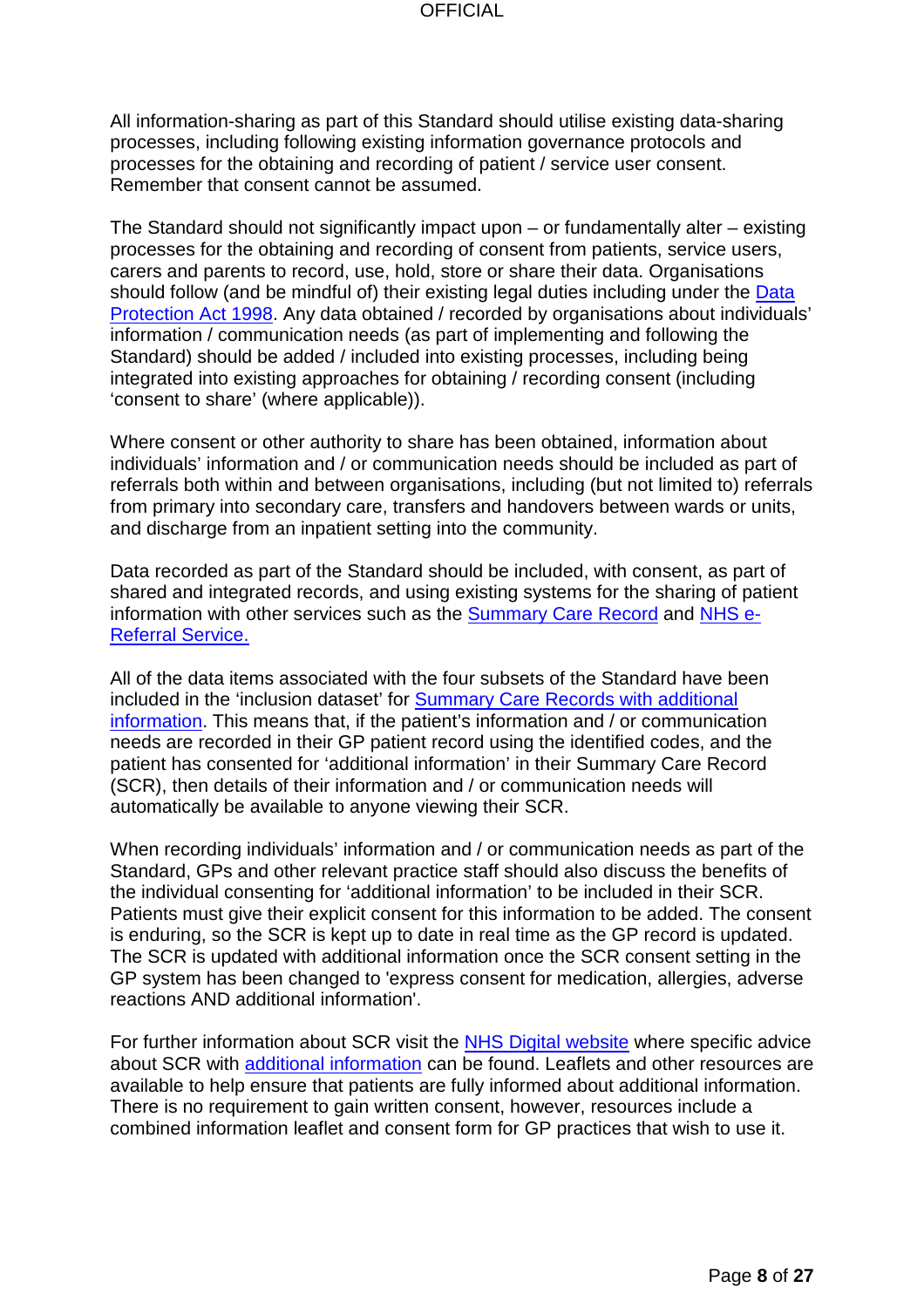Information on how the Standard is implemented in the NHS e-Referral Service can be found in the [NHS e-Referral help files](https://nww.ebs.ncrs.nhs.uk/ers-help/index.htm) and can be opened by clicking 'Accessible Information Standard' in the index.

For more information about implementation of the Standard into and using electronic systems, see the Implementation Plan."

# <span id="page-8-0"></span>**4 Changes regarding the role and status of, and support for, parents**

## <span id="page-8-1"></span>4.1 **Section 12.1 'carers' and parents' needs'**

Further to legal advice, this section has been amended as follows:

"Note that the scope of the Standard includes patients and service users *and carers or parents* where applicable / appropriate.

Relevant definitions are included in the Specification, as follows:

- Carer: a patient or service user's carer (defined by **SCCI1580: Palliative Care** [Co-ordination: Core Content](http://content.digital.nhs.uk/isce/publication/SCCI1580) as follows, "A carer is a person who is either providing or intending to provide a substantial amount of unpaid care on a regular basis for someone who is disabled, ill or frail. A carer is usually a family member, friend or neighbour and does not include care workers. (Carers (Recognition and Services) Act 1995.)" SCCI1580 also includes a note that, "the main carer will be identified by the individual or the person's GP or key worker if the person lacks capacity to identify one themselves." The Accessible Information Standard includes within its scope the needs of a patient or service user's main carer, as well as other important or regular informal (unpaid) carers.
- Parent: the legally recognised parent or guardian of an individual under 18 years of age or an individual with parental responsibility or delegated authority for a child.

Where what is being considered is the obtaining of consent, considerable care should be exercised when considering who, apart from the patient / service user, can consent on their behalf, and particular care should be taken when considering what may be very sensitive personal and health-related information:

- Where the child is young, anyone with parent responsibility or delegated authority for the child may consent on their behalf.
- Where the child is old enough to understand the risks and benefits of what is being proposed (in other words, is Gillick competent), the child can consent themselves. Individuals with parental responsibility or delegated authority may be consulted, and may be able to consent on behalf of the child, but cannot override the child's consent if it has already been given (there are some exceptions to this, for example in the case of refusal – for further information see [Guidance from the](http://www.gmc-uk.org/guidance/ethical_guidance/children_guidance_30_33_refuse_treatment.asp)  [General Medical Council \(GMC\).](http://www.gmc-uk.org/guidance/ethical_guidance/children_guidance_30_33_refuse_treatment.asp)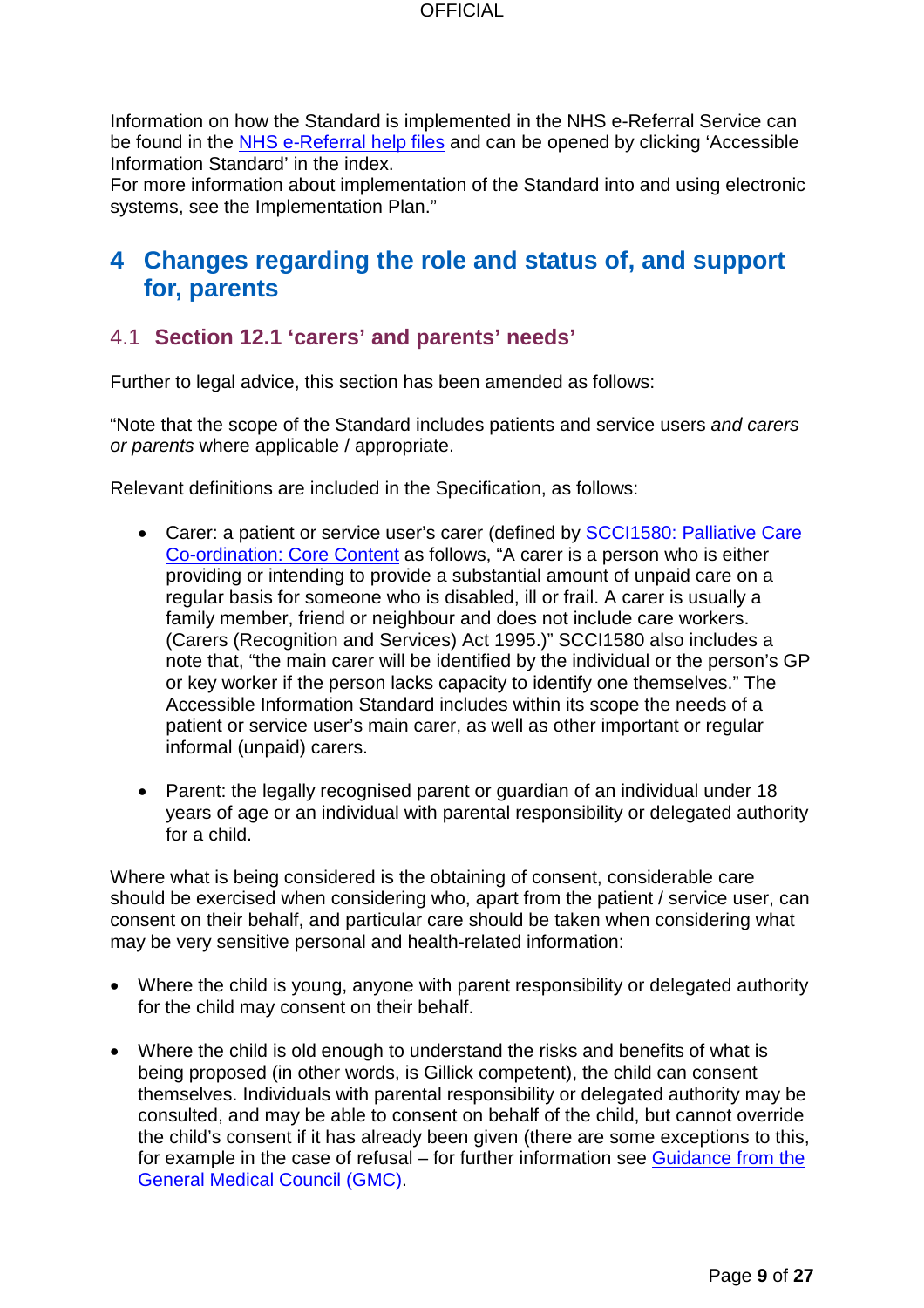- Where the patient / service user is a young person (aged between 16 and 18) and has capacity to understand what is being proposed, the young person should consent themselves. Consideration should be given to involving other members of the Multi-Disciplinary Team, an independent advocate or named or designated doctor for child protection if their involvement would help young people in making decisions.
- Where the patient is over the age of 18, only they can consent to what is being proposed if they have capacity to do so. If they lack capacity, if someone else has been formally appointed to make that decision on their behalf, by way of a court order or formal power of attorney in relation to the issue in question, they can make that decision on the incapacitated person's behalf. If there is no such power, those involved in the person's care should be consulted before a decision is made under the [Mental Capacity Act 2005.](http://www.legislation.gov.uk/ukpga/2005/9/contents)

Where a patient or service user has an identified carer, a discussion should take place to identify whether their carer has any information or communication needs. If they do, and with the consent of the patient or service user – and their carer – the information and / or communication support needs of the person's carer should be included as part of the patient / service user's record or notes, and flagged appropriately for action. This is the case whether the patient / service user has needs of their own or not. If both the patient / service user and their carer have information and / or communication needs, both should be identified, recorded, flagged, and – with explicit consent – shared. Organisations must also take steps to meet the needs of both the patient / service user and their carer.

The same principles and requirements apply where one or more parents of a patient / service user have information or communication support needs – they should be identified and recorded as part of the child's records / notes. The requirement to automatically flag such needs should be reviewed at the point at which the child appears to be Gillick competent and / or begins to attend the service independently and / or reaches the age of 16.

Where existing systems enable the linking of records, then it may be appropriate not to duplicate information about a carer or parent's needs on the patient / service user's record but instead to include a flag or prompt to review information held on the carer's / parent's record about their needs when accessing the patient / service user's record and before making contact with them / sending correspondence."

## <span id="page-9-0"></span>**5 Changes regarding mental health service users and the Mental Capacity Act 2005**

## <span id="page-9-1"></span>5.1 **Overview**

Further to legal advice, the section relating to mental health service users and the Mental Capacity Act 2005 has been amended to improve clarity, especially regarding support for people who may lack capacity.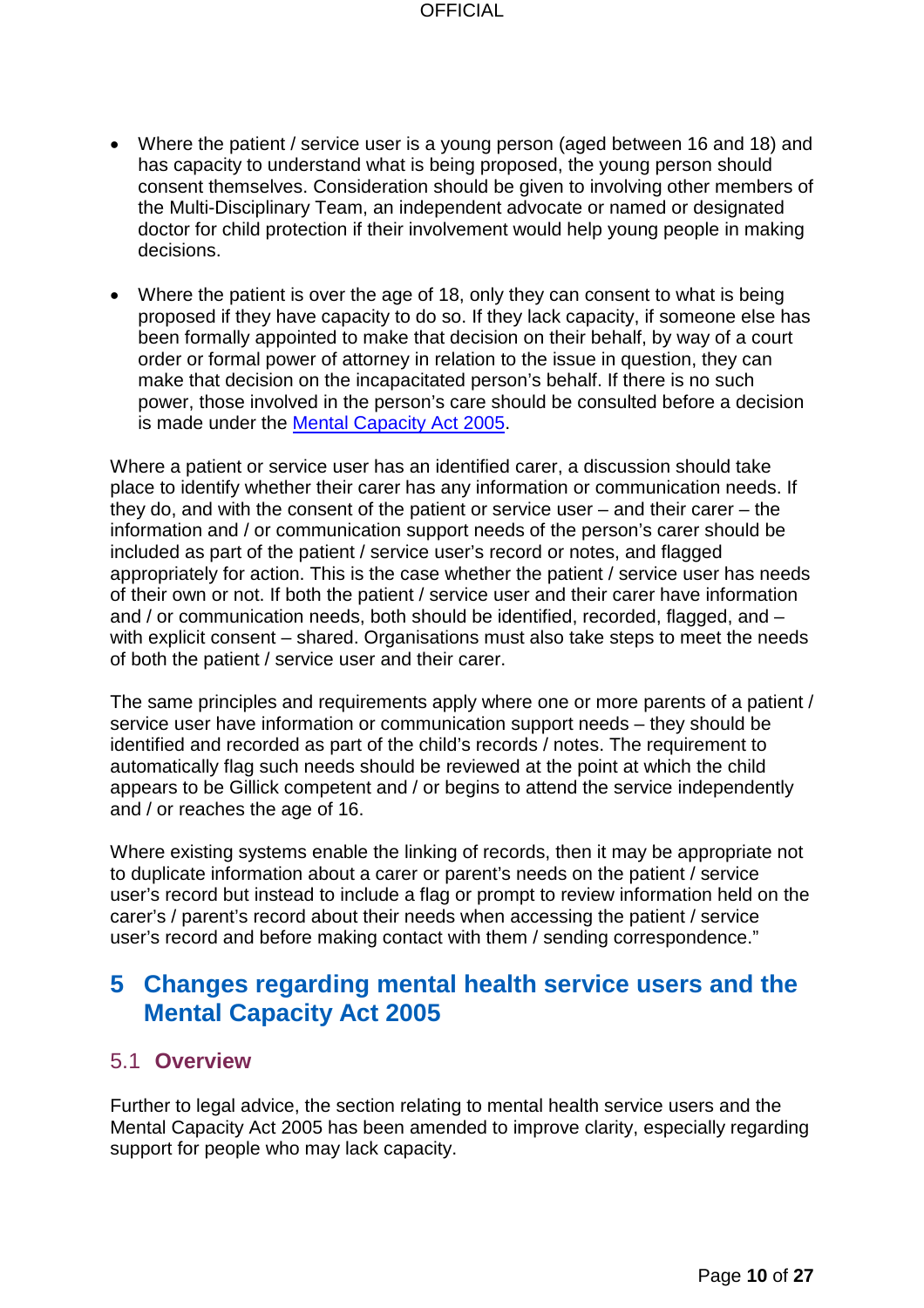## <span id="page-10-0"></span>5.2 **Section 12.2 'Mental Capacity Act 2005'**

This section has been retitled 'Mental Capacity Act 2005' (replacing the previous title of 'mental health service users'). It has also been amended, in line with legal advice, as follows:

"The [Mental Capacity Act 2005 Code of Practice](http://www.legislation.gov.uk/ukpga/2005/9/pdfs/ukpgacop_20050009_en.pdf) (Chapter 3) provides clarity on the requirement to provide information in alternative formats and communication support, "To help someone make a decision for themselves, all possible and appropriate means of communication should be tried." This includes consideration of when might be the best time to communicate, whether pictures of objects may help to explain what needs to be considered, breaking down complex information into simple points, speaking at the right volume or speed and using the right language. Of note, "Certain categories of people are legally required to 'have regard to' relevant guidance in the Code of Practice," this includes, "…anyone who is...acting in a professional capacity for, or in relation to, a person who lacks capacity…"

There is a duty under the [Mental Capacity Act 2005](http://www.legislation.gov.uk/ukpga/2005/9/contents) to take all practical and appropriate steps to help people to make a decision for themselves. This includes providing the patient with information tailored to their needs and abilities and in the easiest and most appropriate form of communication for the individual concerned.

The Standard includes the provision of information in alternative formats and communication support to mental health service users to support their access to, understanding of, involvement in decisions about and receipt of NHS and adult social care. This may include support needed by individuals to enable them to effectively understand their rights and communicate their needs and preferences.

However, communication support which is needed by or provided to a patient or service user as part of an agreed care plan or other pathway of care – and which may be termed 'therapeutic' in nature – is outside of the scope of this Standard.

Individuals' requirements for and the provision of 'bespoke' or highly personalised communication support packages as part of their care or treatment are also therefore excluded from scope. Where such needs are identified, individuals should, in the first instance, be referred onwards for specialist input, for example from Speech and Language Therapy.

Where an individual lacks the capacity to make a decision about the sharing of their information and / or communication support needs (as identified and recorded in line with this Standard) – or other aspects relating to their information or communication support needs – relevant professionals should refer to the [Mental Capacity Act 2005](http://www.legislation.gov.uk/ukpga/2005/9/pdfs/ukpgacop_20050009_en.pdf)  [Code of Practice](http://www.legislation.gov.uk/ukpga/2005/9/pdfs/ukpgacop_20050009_en.pdf) and make decisions in the patient / service user's best interests.

The potential for the information and communication support needs of individuals to vary or fluctuate, and to be greater at times of crisis or when experiencing an acute episode of illness, and lesser (or non-existent) when well, should be acknowledged. This may require more frequent review of recorded needs to reflect such changes, as appropriate to the individual, and records should be flagged accordingly to prompt for review at appropriate intervals."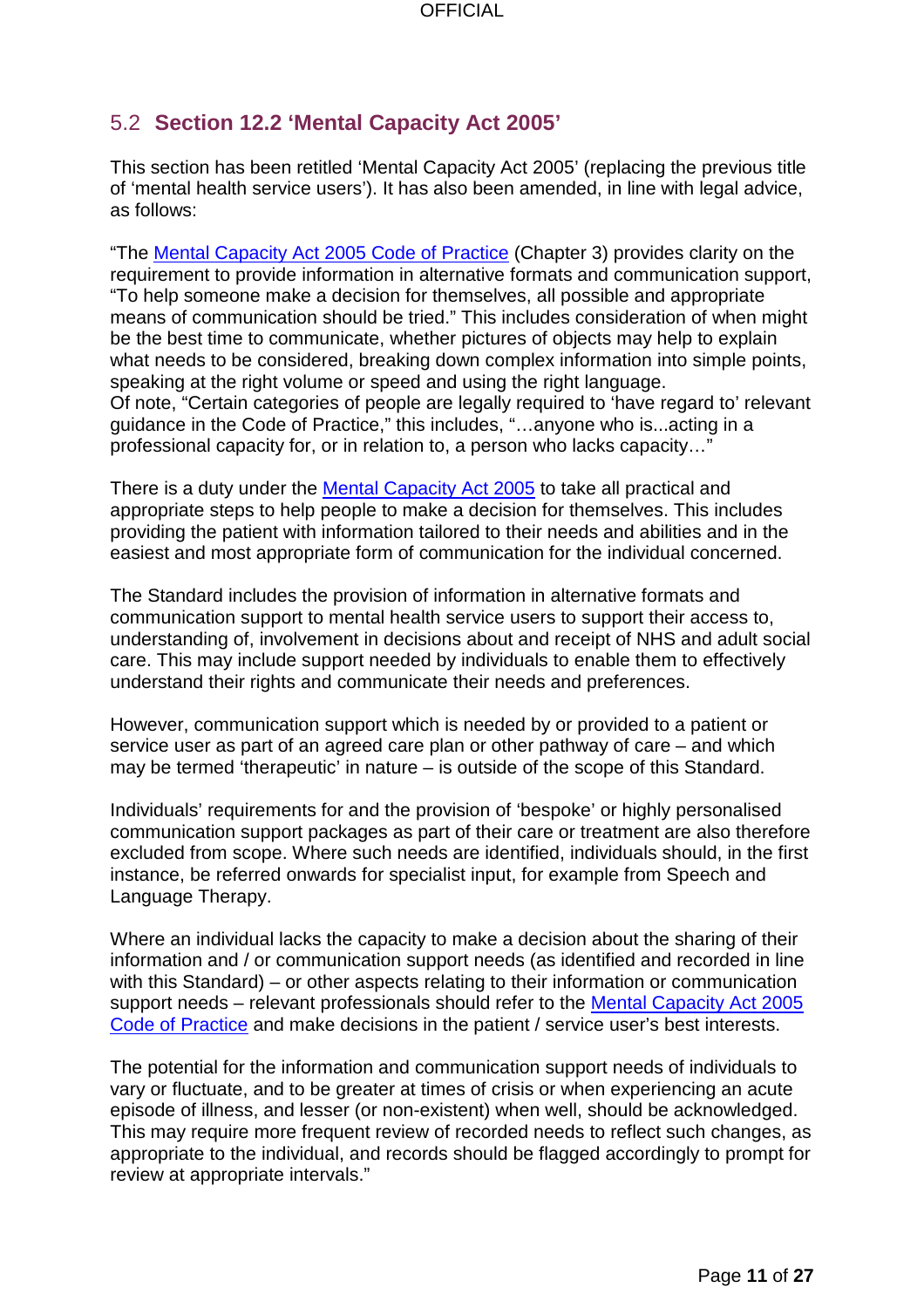# <span id="page-11-0"></span>**6 Changes regarding the use of email and text message**

Section 12.7 'use of email and text message' has been amended as follows:

#### "**12.7.1 Introduction**

For many people with a disability, impairment or sensory loss, email is a highly effective, quick and economical information format or contact method.

Email (or text message) may serve as an alternative to telephone communication for d/Deaf people and for blind people / people with visual loss use of email enables the recipient to use (their own) assistive technology or software, for example a 'screen reader' which converts text to speech or to a refreshable braille display. Depending on the software or assistive technology used, a person who is blind or has visual loss may require information sent to them electronically (emailed) in one or more specific formats such as plain text (with or without attachments), HTML, and with attachments in Word or PDF format.

#### **12.7.2 General principles**

It is essential that use of information is in line with fair processing guidance and best practice. Fair processing is an element of the [Data Protection Act 1998 \(DPA\)](http://www.legislation.gov.uk/ukpga/1998/29/contents) which makes clear that the use of personal data and information by an organisation must be understood by that individual. An NHS organisation or service provider should explain to the person: what information they need about them; for what purpose; who the information may be shared with; what they will do with that information, in terms of compliance with the DPA.

Services should be clear about the rationale for using email and / or text messaging to communicate with their patients / service users, and should clearly define the purpose and scope of communication by these means.

The service's approach to, and use of, email and / or text messaging as ways of communicating with patients / service users should be clearly set out in policy, supported by an internal procedure for staff to follow.

When implementing the use of email or text messaging for the first time, consider that an 'opt out' approach is unlikely to work in practice, as it assumes that all patients / service users have an email address and / or mobile telephone number. An 'opt in' process is likely to be the best way to achieve results. This must be implemented with the explicit consent of the patient / service user, ensuring that they are aware of the facts and the risks associated with the communication method(s).

In all instances, a patient / service user should be able to change their preferences at any time and without having to give a reason. Requests to change contact or communication preferences must be actioned accurately and in a timely manner (where possible, immediately). There is a risk that if a request to change a number / address or communication preference is not acted upon promptly, a breach of confidentiality could occur.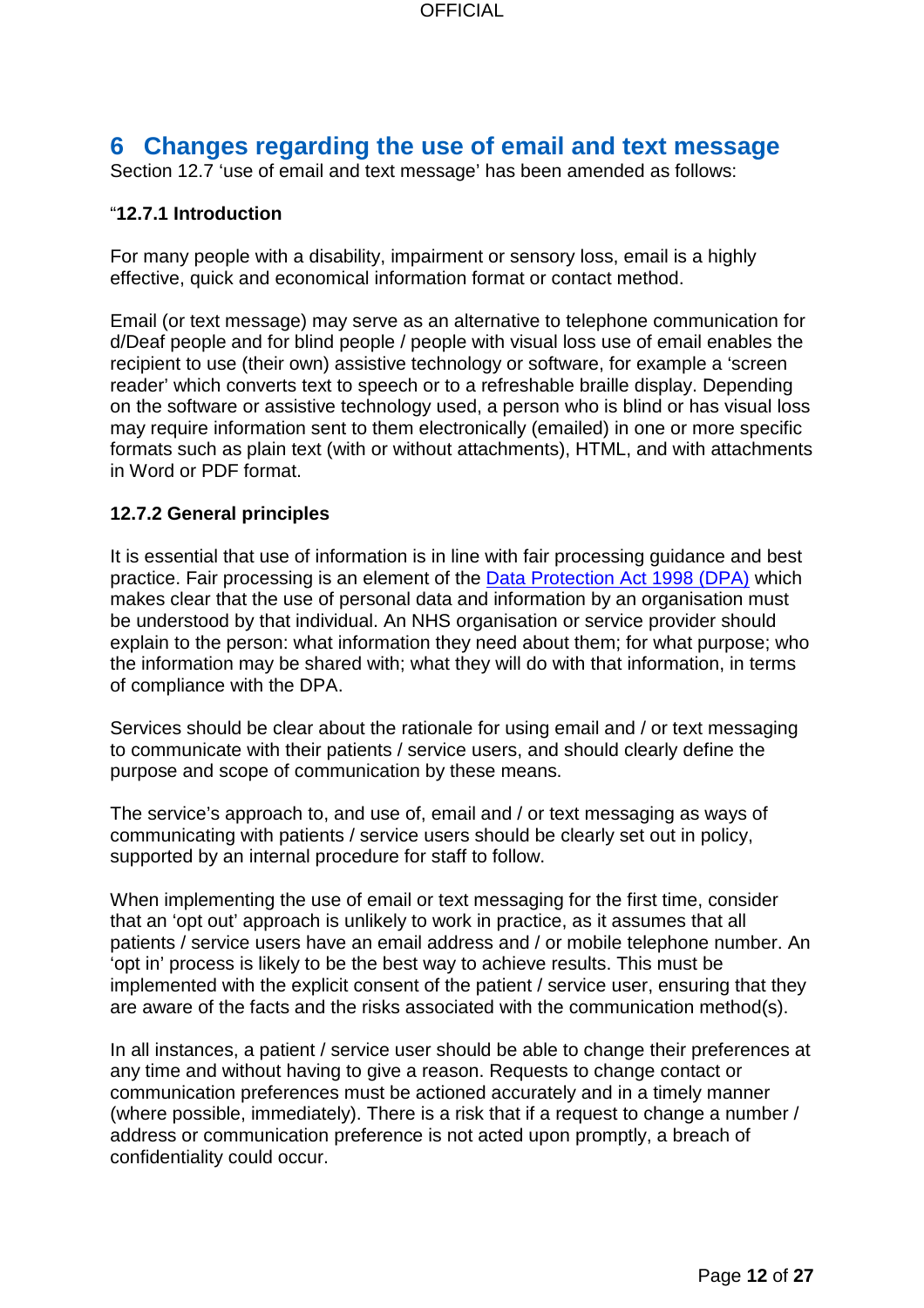#### **12.7.3 Guidance**

- Services that have implemented, or are intending to increase, the use of email and / or text messaging for communication with their patients / service users may wish to encourage them to ask about use of these methods of communication. The display of posters or notices, and other ways of explaining to patients / service users about the use of electronic communications by the service, would be considered good practice – this helps inform patients / service users about their choice.
- In the first instance, proactively and explicitly check with the patient / service user that they are comfortable with being contacted via email and / or text message (as appropriate).
- In either case, if the patient / service user agrees to the use of email or text message as a communication method, ask them to provide and confirm their email address and / or mobile telephone number. Please note that the record of a number or and / or email address **does not** indicate consent (which must be explicitly sought).
- With regards to text messaging, having obtained the correct mobile number from the patient / service user, the service should send a 'test' text message to that number to verify accuracy. This should either be done whilst the patient / service user waits with a member of staff (so that receipt of the text message can be verified) or alternatively, the patient / service user should be asked to reply to confirm their identity and the accuracy of the number. In all cases, organisations should ensure that best endeavours have been made to confirm the accuracy of the information provided.
- The patient / service user and the service should mutually agree the parameters or limits of what information is to be communicated via email and / or text message. Each organisation may have differing service offerings and these should be discussed with the patient / service user prior to using the service. It may not be practical or technically possible to agree different parameters with different patients / service users. Organisations should offer the service to patients / service users where possible, fully informing them of what service is available, so the patient / service user can make an informed choice based on all the available information.
- Explain to the patient / service user about who will have access to their emails / text messages and why, with reference to the agreed parameters for the types of information to be communicated in this way.
- It is essential to explain to the patient / service user that it is their responsibility to keep and provide an up to date email address and / or mobile number, and to be clear that the service are not responsible for onwards use or transmission of an email or text message once it has been received by the patient / service user.
- The patient / service user should also be advised that internet email accounts, such as those commonly used by individuals for private purposes, are not secure.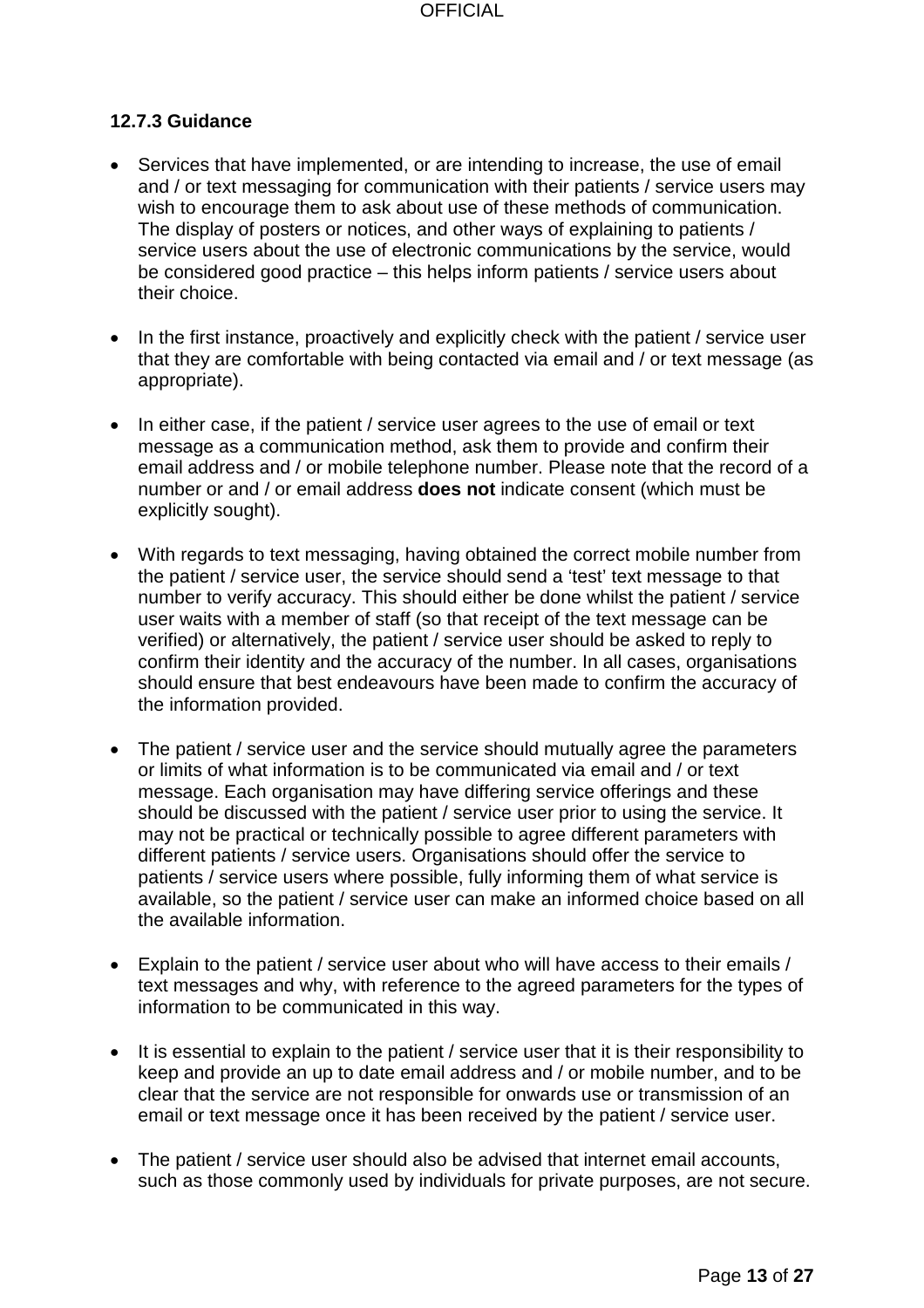The patient / service user must, therefore, be made aware (and accept) that there is a risk (however small) of the email being intercepted or 'hacked'. Likewise, there will always be risks that text messages may be intercepted or otherwise accessed by a third-party and patients / service users should be made aware of these risks.

- The service should strongly recommend to the patient / service user that they use a private email account / private mobile telephone, not a family or shared account or mobile telephone, for the purposes of communication with the service. However, this is their decision and the service cannot insist on use of a private account or mobile telephone. The risks associated with use of a shared account / shared mobile telephone should be explained.
- The parameters of how much contact is conducted by email and / or text message should be agreed, with the service setting clear limits and ensuring that the patient / service user is aware of them. It is likely that the service will wish to limit two-way dialogue via email or text message which risks becoming a 'virtual consultation' and instead direct the patient / service user to make an appointment, for example to discuss test results.
- Services, and their staff, should only send emails from generic team accounts (for example [diabetes@example.nhs.net](mailto:diabetes@example.nhs.net) / [oncology@example.nhs.uk\)](mailto:oncology@example.nhs.uk) and established corporate text messaging accounts. This ensures that patients / service users can be confident that the sender is legitimate. Individual staff email addresses should not be used. Use of generic accounts also ensures that emails and text messages can be accessed and actioned by multiple members of staff, providing cover in the event of absence.
- It is best practice to acknowledge receipt of an email within 24 hours.
- Emails are classed as records and should be retained for the appropriate period of time. Where possible, a copy of the email should be stored in the patient / service user's record. If this is not possible, then an entry should be written into the patient or service user's notes detailing the important content of the email and subsequent actions (for example, 'blood test dated 24.6.14; results emailed to patient 25.6.14; patient replied asking for outpatient appointment; booked for 1.7.14 at 14:30'). This covers the interaction with the patient, and the original emails can be found in the email archive / system if required.

An example consent form for the use of email or text message communication is included as appendix f."

## <span id="page-13-0"></span>**7 Changes regarding communication professionals**

Section 11.4.4.1 / 11.6.4.1 'communication professional – qualification, registration and other assurances' has been amended.

In the fourth paragraph, the list of NRCPD registered professionals has been amended, with 'Registered' removed from each of the professional categories and the links removed due to no longer being accessible.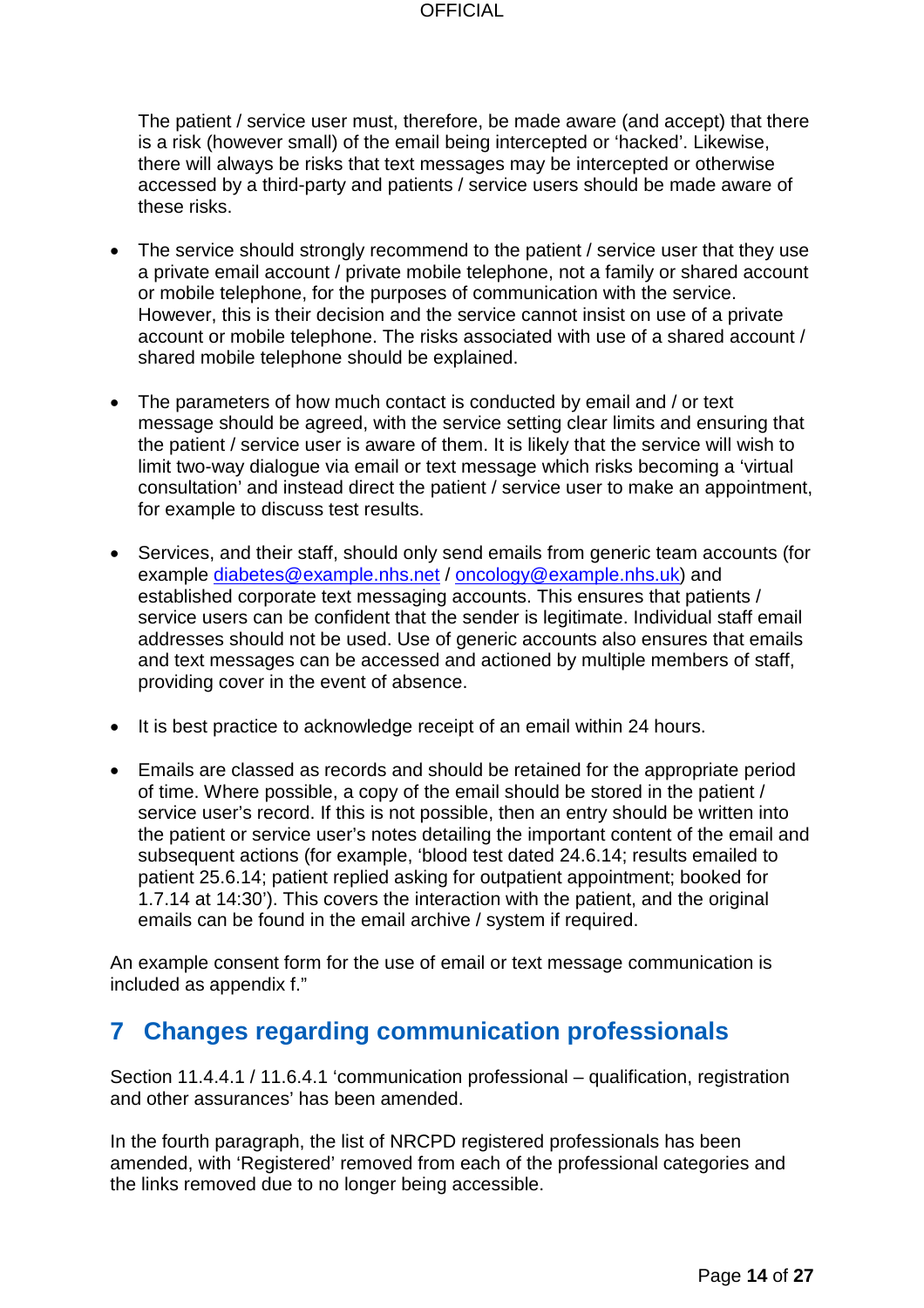In addition, the following text has been included immediately prior to the final sentence in this section:

"A professional who is registered with the NRCPD can be found using the 'find a communication professional' function [on the NRCPD website](http://www.nrcpd.org.uk/) – (www.nrcpd.org.uk/) which enables a search to be completed for all communication professionals of a particular type (for example sign language interpreters) in a particular area or town.

The site also allows for registrants to be searched by name, facilitating assurance and verification of individuals' status. NRCPD registrants can be easily identified 'in person' through their identification card, which should be carried at all times – see example below.



Where professional communication support for a d/Deaf or deafblind person is arranged through an agency, organisations should seek confirmation and assurance from the agency (including as part of any contract, service specification or agreement) that only NRCPD registrants will be provided. Similarly, where communication support – most usually British Sign Language interpretation – is provided 'remotely' or 'virtually' over the internet, organisations should ensure that communication professionals providing such services also meet the requirements as summarised above."

The final sentence in this section has also been amended; 'of' has been added, as in "…the use of professionals…" and the link has been removed from 'Registered Interpreter for Deafblind People' as it is no longer accessible.

# <span id="page-14-0"></span>**8 Changes regarding website accessibility**

Appendix e 'advice on web accessibility' has been amended as follows:

"Noting that the accessibility of health and social care websites is excluded from the scope of this Standard, organisations are advised to consider maximising the accessibility of their website(s) as increasing web and digital accessibility will reduce (although never remove) the need to produce information in alternative formats as well as empowering individuals to access information directly and without delay.

Organisations should ensure that websites comply with the [World Wide Web](http://www.w3.org/WAI/)  [Consortium's \(W3C's\) Level AA guidelines](http://www.w3.org/WAI/) for accessibility and may find the [British](http://shop.bsigroup.com/en/Browse-by-Subject/Accessibility/?t=r)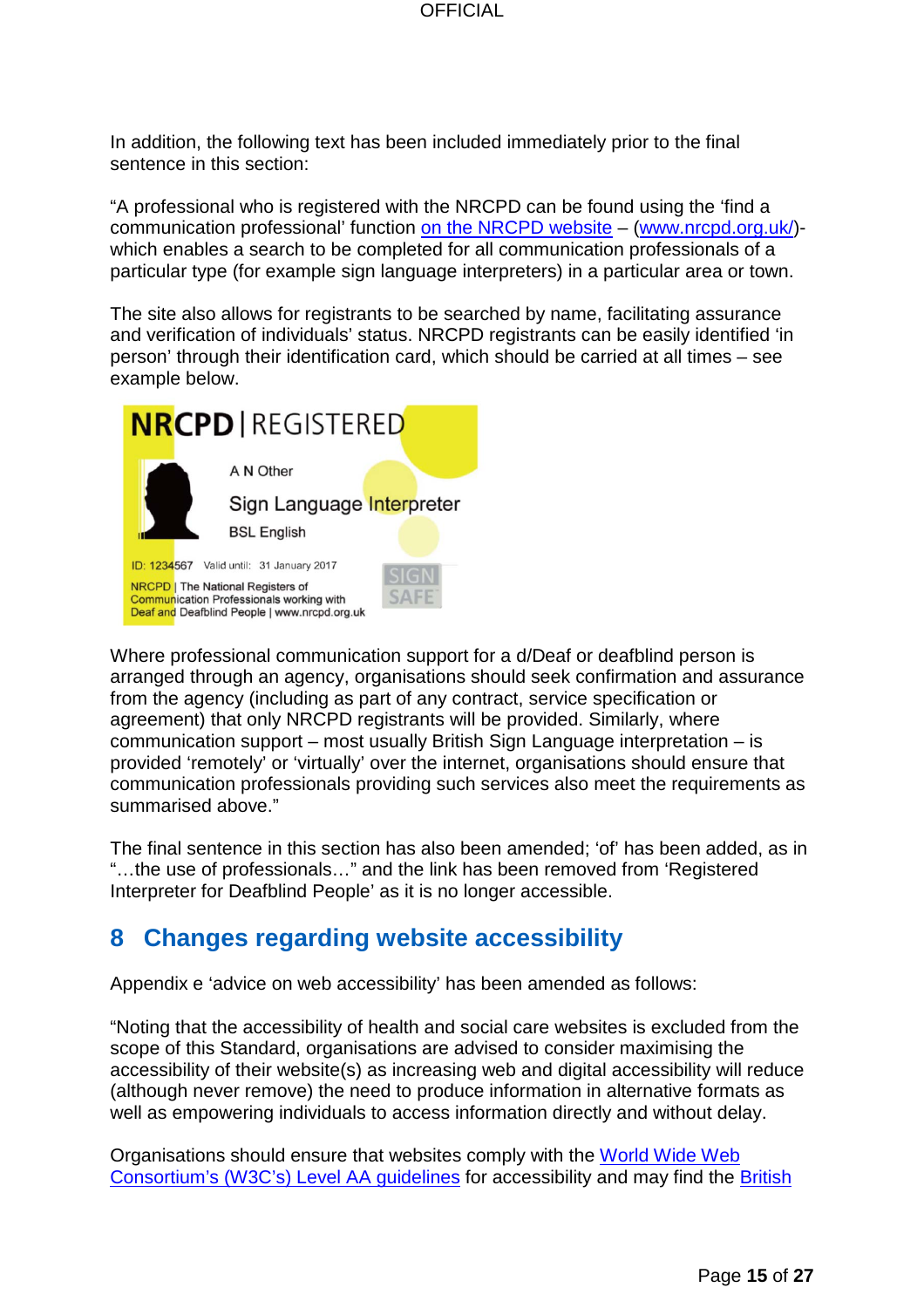[Web Accessibility Code of Practice: BS8878](http://shop.bsigroup.com/en/Browse-by-Subject/Accessibility/?t=r) a useful source of guidance. A helpful summary of the latter document has been published online by the digital inclusion [charity AbilityNet.](http://www.abilitynet.org.uk/accessibility-services/BS8878-Summary)

Organisations should also refer to **accessibility guidance** set out in the **Government** [Service Manual](https://www.gov.uk/service-manual) and be aware that the minimum standard for NHS Digital applications or services is Level AA of the [Web Content Accessibility](http://www.w3.org/TR/WCAG/)  [Guidelines](http://www.w3.org/TR/WCAG/) (WCAG) 2.0.

The specific accessibility needs of the users within a local organisation using the system should also be taken into account.

It should be noted that web pages which follow accessibility principles (including being properly structured and tagged) are easier to convert into other formats, often by automated means. When considering web accessibility, organisations are advised to ensure that they involve end-users (including patients / service users with different types of disability, impairment or sensory loss) at every stage, follow approaches to design and testing widely known to work in the accessibility field, and communicate with users via an accessibility policy and / or statement.

Organisations should consider the needs of all patients / service users when designing, (re-)developing and evaluating the accessibility of their website(s), including those with a disability, impairment or sensory loss. For example, as well as being accessible for users of assistive technology, such as screen readers, consideration should be given to ensuring that websites are easy to navigate, written in plain English and include information in alternative formats such as easy read and British Sign Language video. All videos should include subtitles or 'closed captions'."

## <span id="page-15-0"></span>**9 Changes regarding, and additional guidance on, assessment and assurance of compliance**

This section (section 13) has been retitled 'assessment and assurance of compliance' (replacing 'local assessment and assurance of compliance') and has been amended as follows:

#### "**13.1 Local assessment and assurance of compliance**

The Specification for the Standard includes conformance criteria which should be used in order to assess compliance.

Commissioning organisations are required to seek assurance from provider organisations of their compliance with this Standard, including evidence of identifying, recording, flagging, sharing and meeting of needs (see section 13.2).

At a local level, applicable organisations will wish to assure themselves that they are complying with the Standard. It is recommended (but not required) that organisations identify an Accountable Officer or similar designated role indicating an individual with responsibility for implementation and compliance with the Standard at a senior level.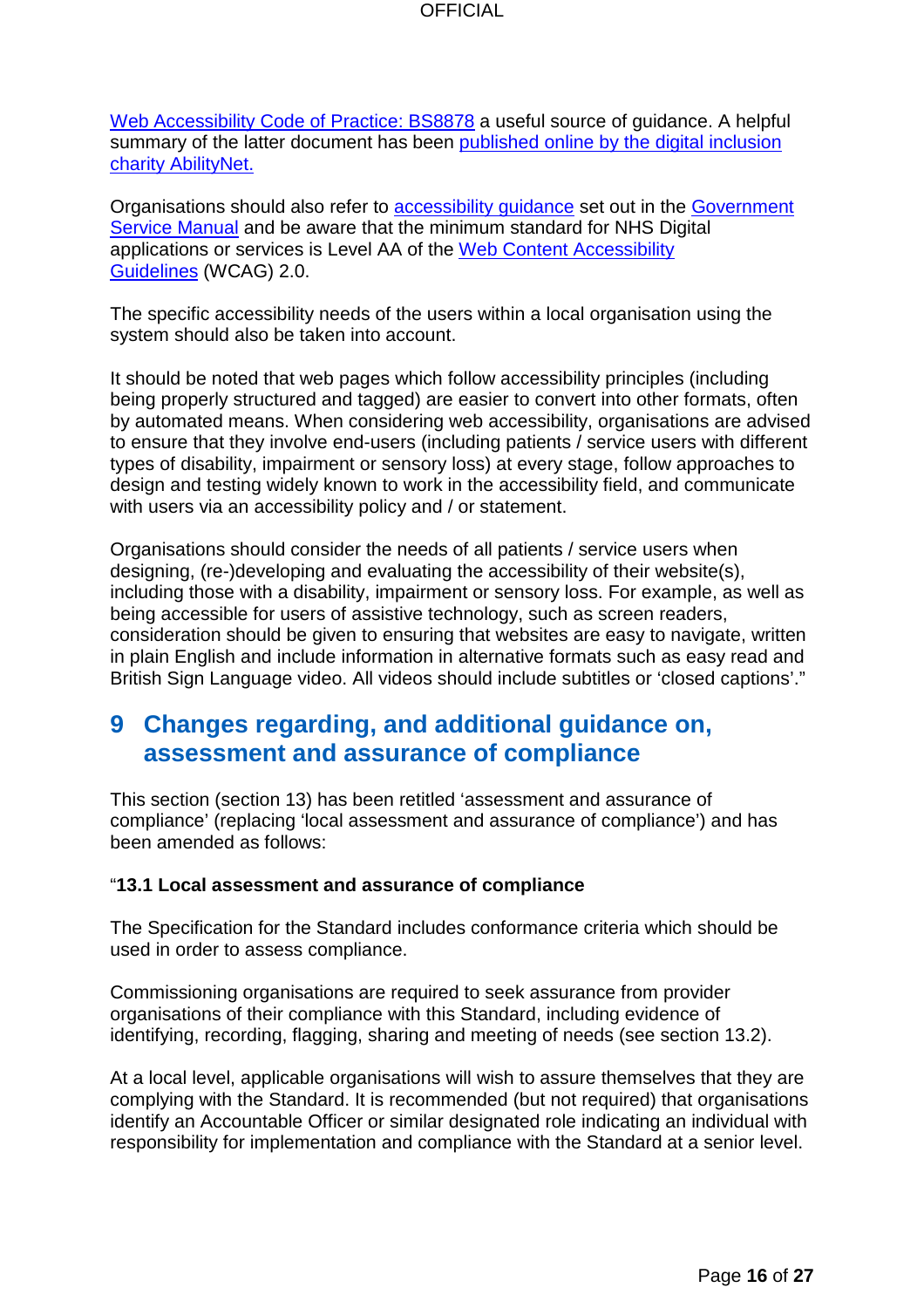Consideration should be given to recording a formal incident each time an individual's information or communication support needs are not met. This will inform assessment of unmet needs, support the making of relevant adjustments / arrangements to meet needs, and highlight the importance of the Standard internally within organisations and to commissioners.

As part of the Standard, organisations are required to publish an accessible communications policy, to implement an accessible complaints policy and to support individuals with information and communications needs to provide feedback on their experience of services and of receiving information in appropriate formats and / or communication support.

Organisations should consider how they can capture feedback from individuals with information and communication needs as part of their existing patient experience and patient engagement approaches. This may necessitate development of relevant materials, such as feedback forms and comment cards, in alternative formats and the establishment of mechanisms for the receipt of feedback in formats such as audio or British Sign Language. Face-to-face opportunities for feedback, supported by relevant communication professionals, should also be considered.

Organisations may wish to work in partnership with their local Healthwatch organisation(s), with patient groups and / or with organisations from the voluntary and community sector to facilitate the development of accessible materials and approaches for individuals with information and communication needs to feedback on their experiences. Such groups may also be able to directly support engagement with individuals and communities with information and communication needs.

As part of resources to support implementation, guidance has been produced to support local assessment and monitoring of compliance and to support effective implementation and best practice.

#### **13.2 The role of commissioners**

Beyond adhering to published requirements, commissioners are not required to take any specific or particular approach to assurance, and should use their judgement to implement an approach most appropriate to their own, and their providers', circumstances. It is recommended, however, that commissioners explicitly include the requirement to comply with the Standard as part of procurement / tender documents, service specifications and contracts with providers, and clearly indicate expectations around the receipt of evidence in this regard, which should be documented.

Commissioners may also wish to include explicit statements with regards to the Standard as part of their Annual Operating Plans, Business Plans, Commissioning Intentions, Equality and Diversity Objectives / Strategy (including linking to EDS2) and / or as part of Annual Reports.

Commissioners may also wish to consider their role in supporting locality or regionwide initiatives which support cost-effective, efficient and added value approaches to implementation of the Standard across the local health and care system.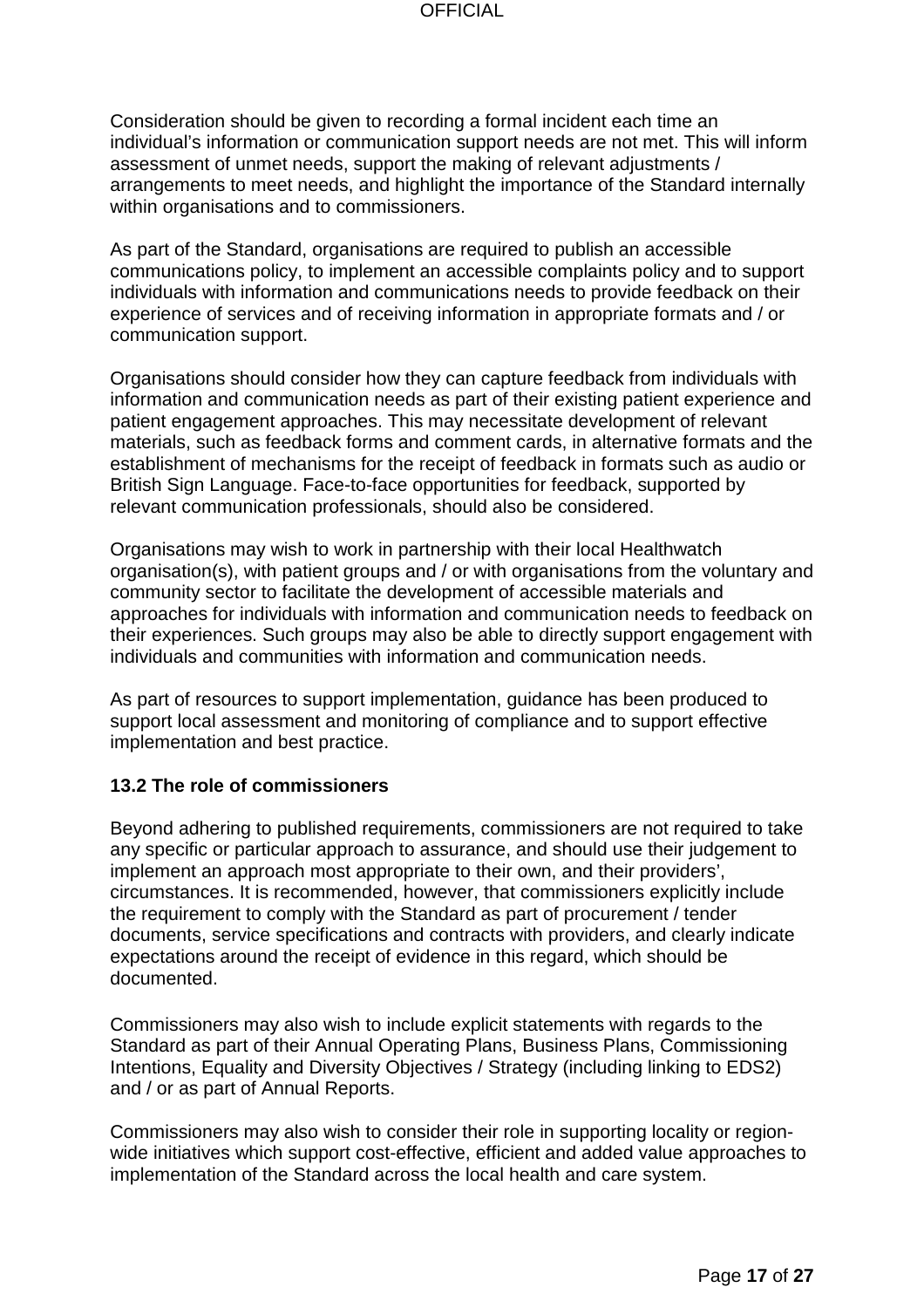#### **13.3 Other interested organisations**

There is significant interest in, and support for, the Standard from a range of voluntary and community sector organisations, patient groups, and local Healthwatch organisations. It is anticipated that many such organisations will request evidence of conformance with the Standard from organisations that provide and / or commission NHS care and / or publicly-funded adult social care, for example through [Freedom of](http://www.legislation.gov.uk/ukpga/2000/36/contents)  [Information \(FOI\)](http://www.legislation.gov.uk/ukpga/2000/36/contents) requests. There may also be interest from local stakeholder and partner organisations, and in some areas, there is the potential for local media interest.

In addition, the Care Quality Commission (CQC) have included 'accessible information and communication' as one of their [equality objectives for 2017-19.](http://www.cqc.org.uk/sites/default/files/20170321_equality_objectives_2017-19.pdf) Specific commitments include "we will look at how all services are applying the standard in our regulatory work. Healthwatch England will also look at this it through their work" and "our assessment frameworks will include key lines of enquiry, prompts and ratings characteristics on the standard." As a result, "from October 2017, all inspection reports include how providers are applying the standard."

#### **13.4 Practical assessment of conformance**

Judgement about conformance may be made in a variety of ways including by assessing evidence of performance against the conformance criteria, by looking at evidence that key aspects of the Standard are being followed, and through assurance of key outputs. Potential aspects which may be used as evidence of conformance include:

- Confirmation that the organisation has published an accessible communications policy, which explains how they will follow the Standard, and an accessible complaints policy.
- Reviewing whether there is evidence of an organisation routinely and consistently following the 'five steps' of the Standard as part of 'business as usual'. The 'five steps' require organisations that provide NHS care and / or publicly-funded adult social care to identify, record, flag, share and meet the information and communication needs of people with a disability, impairment or sensory loss.
- Confirmation of completion of the 'checklist for preparatory actions' (section 15.4), produced to support organisations with implementation, which may also be used by other organisations, after the full implementation date, to assess conformance.

Organisations interested in improving their performance / assessing organisational improvement over time may wish to assess progress against the 'maturity index' included at appendix b."

# <span id="page-17-0"></span>**10 Additional guidance – recording of data in non-coded systems**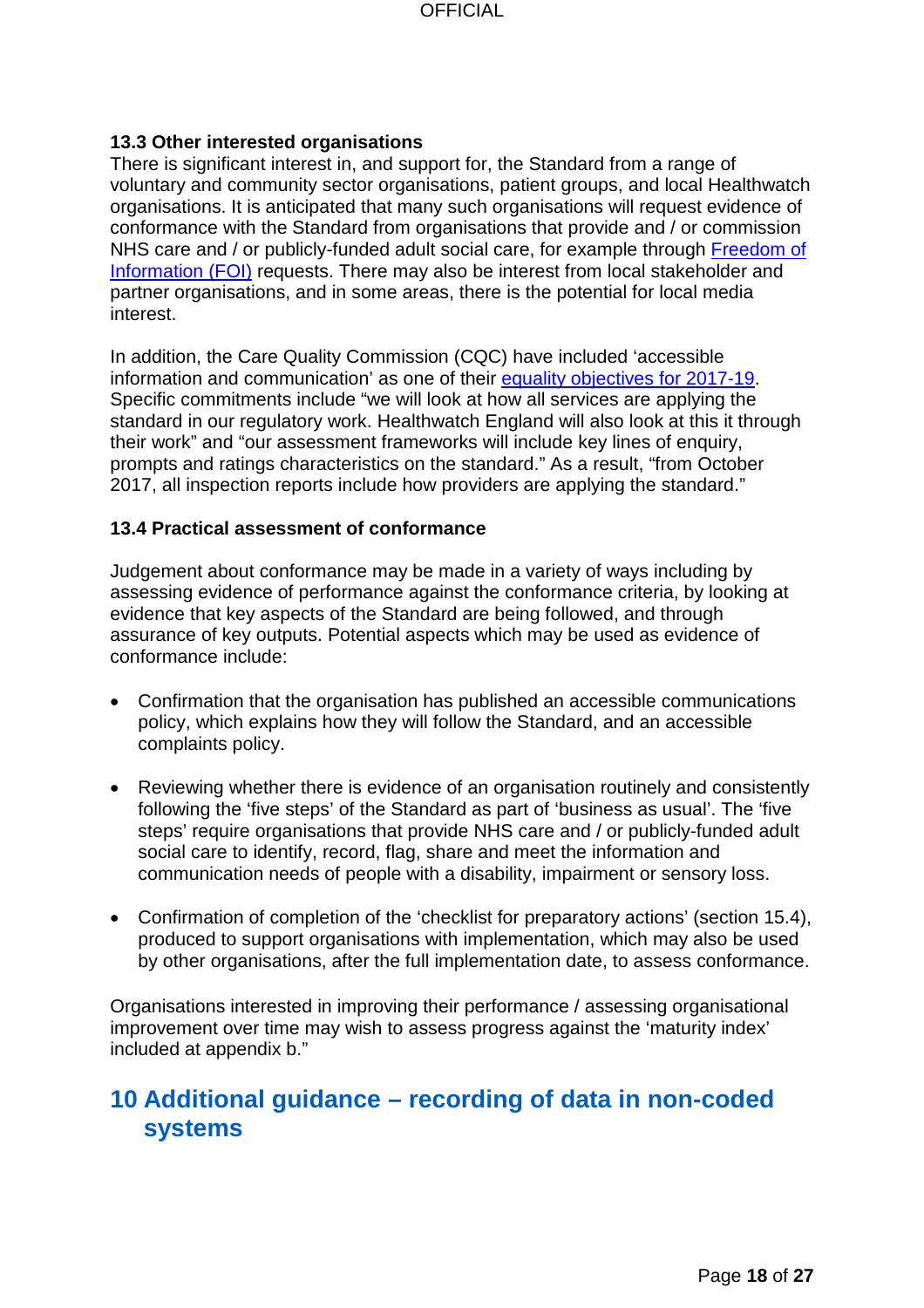A new section, 8.3 'guidance on recording of data in non-coded systems' has been added into section 8 'guidance for stage 2 – recording of needs', as follows:

"The clear, unambiguous, consistent and objective recording of patients', service users', carers' and parents' information / communication needs is a fundamental aspect of the Standard. The importance of accurate and routine recording of needs cannot be overestimated as, if needs are not properly recorded, they cannot be effectively met. Individuals' needs must be recorded as a matter of course or 'business as usual'.

Patients', service users', carers' and parents' needs must be recorded in such a way that the data as recorded enables actions to be taken to meet those needs, by any member of staff – including someone who has had no previous contact with the individual.

Note that it is individuals' information / communication needs which must be recorded, and how to meet them, and not their disability. Organisations may wish to also record details of the person's disability, but they are not required to do so as part of this Standard. In considering recording details of an individual's disability, organisations should be mindful that this information is classified as sensitive personal data (under the [Data Protection Act 1998\)](http://www.legislation.gov.uk/ukpga/1998/29/contents), and that information should only be recorded where 'relevant and necessary'.

Where organisations and systems use READ v2, CTV3 or SNOMED CT codes, individuals' information / communication needs must be recorded using the coded data items associated with the subsets defined by the Standard.

Where organisations use systems which do not use READ v2, CTV3 or SNOMED CT codes or any other defined coding system or terminology, including where paper records are used, individuals' needs must be recorded "…in line with the human readable definitions / categories associated with the data items."

In the interests of consistency and clarity, and to support (current or future) data sharing, integration and / or interoperability, the preference is for organisations to record patients' needs using the precise 'Fully Specified Name' associated with the relevant data item (also called a 'human readable definition' or 'category') or one of the synonyms listed in the [Accessible Information](https://www.england.nhs.uk/wp-content/uploads/2016/05/access-info-termnlgy-150416.pdf) Standard terminology document (note that a revised version of this document is expected to be issued in October 2017 and will be available from the [NHS England website\)](https://www.england.nhs.uk/ourwork/accessibleinfo/resources/). For example:

| <b>SNOMED</b><br><b>CT</b> | <b>FSN (Fully Specified Name)</b><br>(also known as 'human<br>readable definitions' or<br>'categories') | READV2 | $\vert$ CTV3 | Synonyms                                                                |
|----------------------------|---------------------------------------------------------------------------------------------------------|--------|--------------|-------------------------------------------------------------------------|
| 285055002                  | Does use hearing aid<br>(finding)                                                                       | 2DH1   | Xa2yX        | Does use hearing<br>aids.<br>Uses hearing aid.<br>Uses hearing<br>aids. |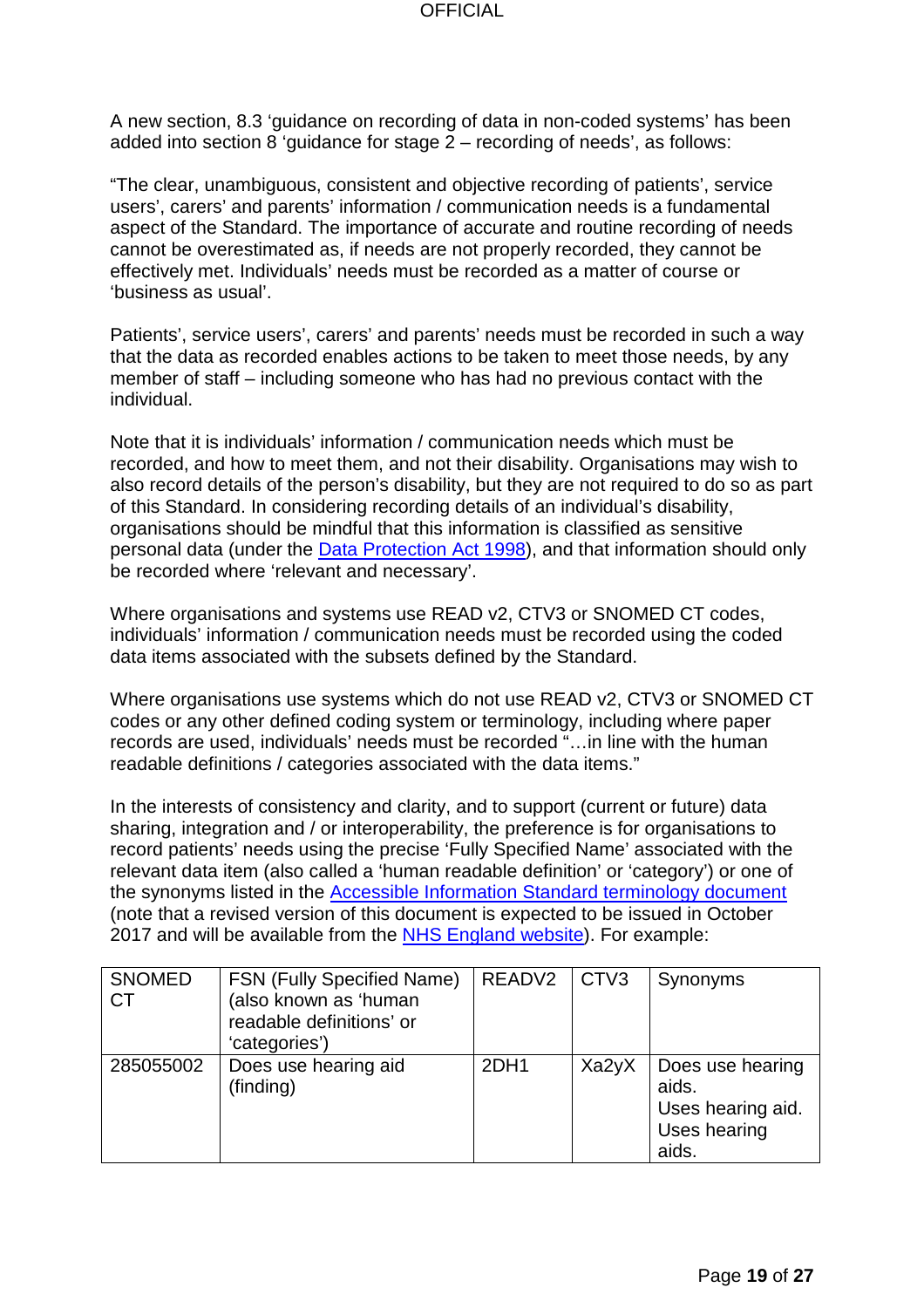Where it is not possible, or not practical, to use such terms or phrases, organisations must record patients' / service users' needs in line with the requirements of the Standard, Information Governance duties, accepted good record keeping practice, and in such a way that a third party can understand and act to meet them, including as evidenced by their actions.

It is recognised that the differing format and structure of organisational patient / service user record management and administrative systems will affect what constitutes 'effective' recording of individuals' needs in different contexts / by different organisations. In all cases, organisations must ensure that the amount and type of data recorded about individuals' needs, how it is recorded (including words used) and where it is recorded (including in specific documentation, sections or systems) enable (and indeed result in) meeting of the person's needs.

Where 'free text' boxes or other 'unstructured' sections are used to record individuals' needs, organisations must ensure that sufficient detail is recorded to ensure all of the person's needs – and how to meet them – are captured. This includes being mindful of the Standard's inclusion of four different 'categories' of needs or adjustments which may be needed: contact method, information format, communication support and communication professional.

When recording patients', service users', carers' and parents' needs, organisations must ensure that such recording is both accurate and that the data as recorded will provide sufficient, and sufficiently clear, direction such that those needs can be met. For example, 'Mr Smith is deaf' does not enable appropriate adjustments to be made or arrangements to be put in place so that the service can communicate effectively with Mr Smith. Whereas, 'Mr Smith uses a hearing aid and lip reads' or 'Mr Smith needs a British Sign Language Interpreter' or 'Mr Smith needs information sent in Arial size 16' would meet the requirements of the Standard and should ensure successful outcomes for Mr Smith.

In recording additional information about patients, service users, carers and parents, organisations should be mindful of their duties under the [Data Protection Act 1998,](http://www.legislation.gov.uk/ukpga/1998/29/contents) including ensuring that information is 'relevant' and 'not excessive' (to the purpose of recording it).

Ultimately, the effectiveness of any recording practice will be judged by whether the record leads to the individual's needs being effectively met on a regular and routine basis."

## <span id="page-19-0"></span>**11 Additional guidance – stocking alternative formats**

An additional section has been added into section 11 'guidance for stage 5 – meeting needs', as section 11.4 'stocking alternative formats', as follows:

"The Standard requires that patients, service users, carers and parents with a disability, impairment or sensory loss receive information which they can read (or otherwise access) and understand. It does not stipulate that all organisations must offer every type of alternative or accessible format, rather that organisations must provide information in *a* format which is accessible to the patient, service user, carer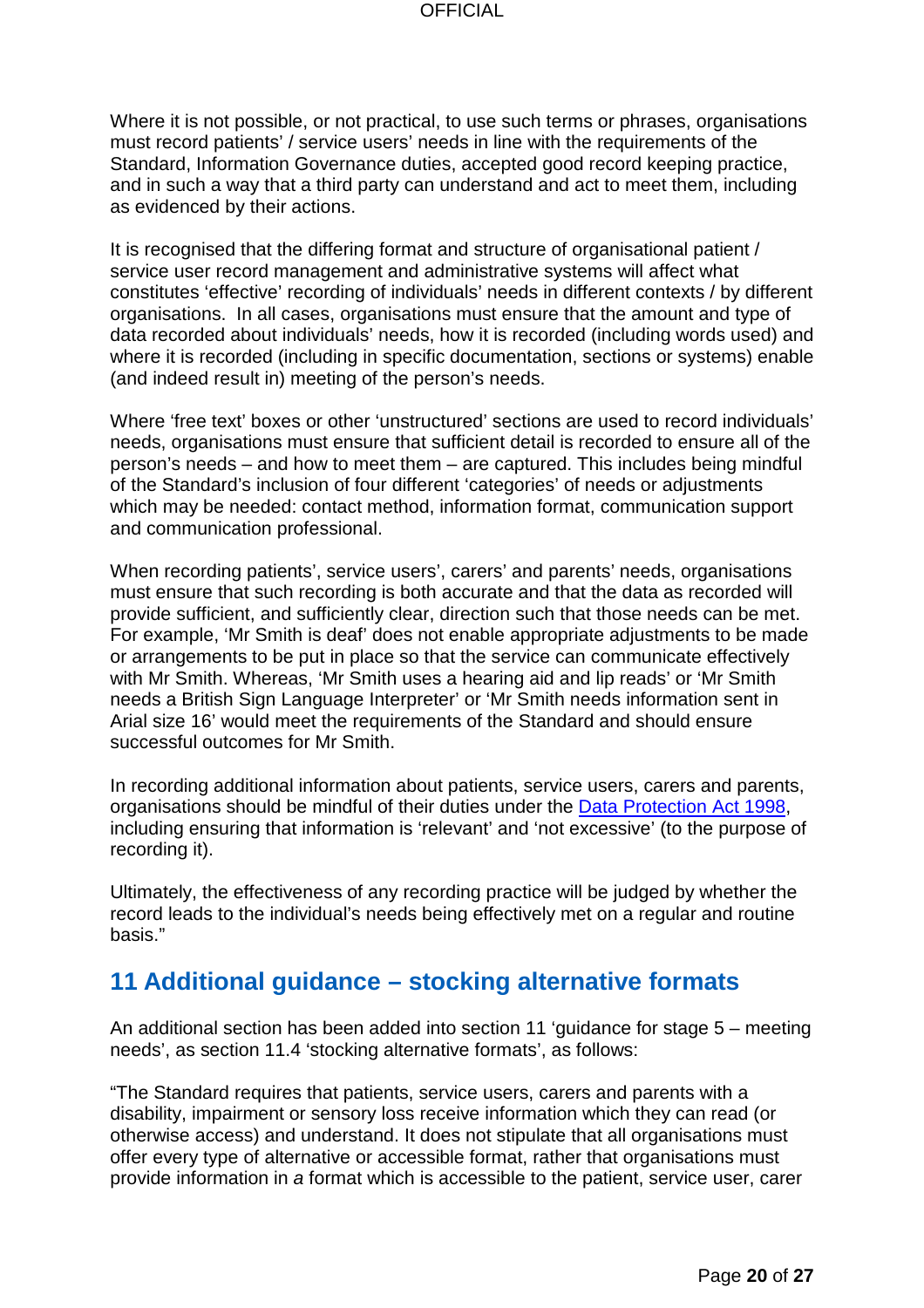or parent as an individual. It is likely that different organisations will provide information to the same individual in different formats, depending on the person's needs, the nature of their service and their facilities. For example, accessible information for a person who is blind may include that sent via email or text message, as well as that produced in braille or audio format.

The Standard does not require organisations to have 'stocks' of information in various alternative formats in anticipation of requests. However, organisations should have an identified process for obtaining information in alternative formats (including those which are not able to be produced in-house) if needed by a patient, service user, carer or parent. Such processes should ensure minimum delay in receipt of accessible information by the individual. Good practice would be for organisations to have a limited number of the most commonly used patient- / service user- facing documents / information readily available (i.e. 'in stock') in the most commonly required alternative formats (as determined locally / from the organisation's receipt of requests), but this is not a requirement.

In order to minimise (although never remove) the need for information to be produced in alternative formats, organisations should consider improving the accessibility of their 'general' information and documents, including templates, so that they are accessible to as many people as possible. 'Top tips' in this regard are included in section 6.4.

It is expected that most providers will be able to provide information in larger print 'inhouse', and many will also be able to communicate with patients, service users, carers and parents via email or text message. All providers should also be able to make use of individuals' own devices which can support communication – for example dictating information into a smartphone.

With regards to the most commonly needed externally-produced alternative formats, including audio (electronic audio files and CDs), braille, 'easy read' and British Sign Language (video file / DVD), organisations should consider both value for money and 'added value'. For example, many local charities – and local branches of national charities – who work with people with particular disabilities and sensory loss are able to produce information in alternative formats (for a fee) and, having established a relationship, may also be able to offer wider support to the organisation in how to improve accessibility for their client group (and therefore encourage them to use relevant services).

Consideration should also be given to understanding the alternative format production and procurement arrangements which other local NHS and adult social care providers and commissioners have in place, as they may have a framework arrangement, be able to recommend a trusted supplier and / or have other advice. Organisations may also wish to explore a collaborative approach to the production of information in alternative formats, including considering local sharing of alternative formats of documents which are most commonly used by multiple providers.

The [UK Association for Accessible Formats \(UKAAF\),](http://www.ukaaf.org/) an industry association aiming to improve quality and practice in accessible format provision, also offers a list of services provided by their members.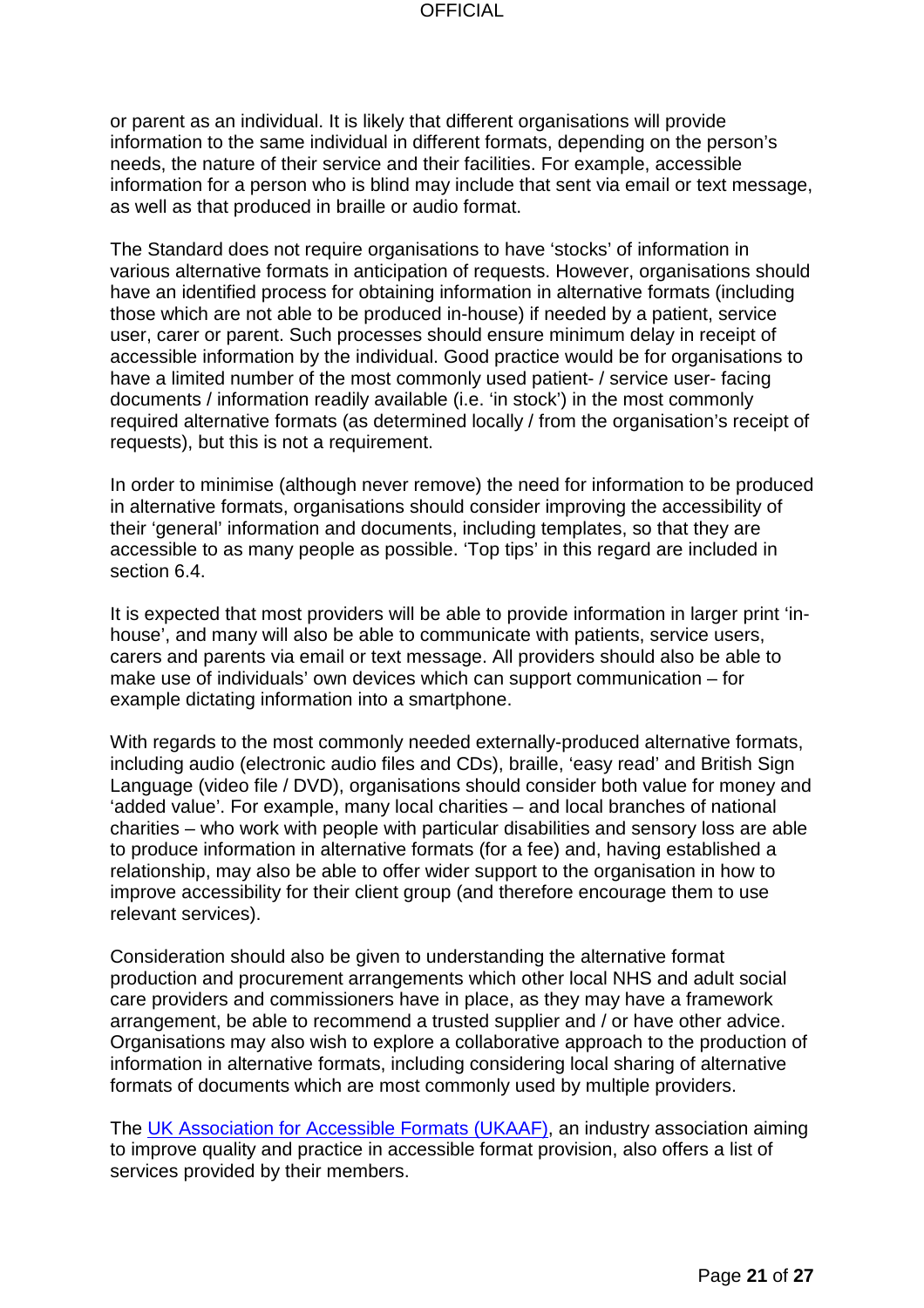Organisations are reminded that, for many patients, email is a highly effective, quick and economical communication format (see section 12.7)."

## <span id="page-21-0"></span>**12 Additional guidance – needs versus preferences**

A new section, 11.5 'needs versus preferences' has been added into section 11 'guidance for stage 5 – meeting needs', as follows:

"The Standard does not necessarily require the provision of information in a patient, service user, carer or parent's *'preferred'* format; rather it requires the provision of information in *a* format that the individual can read or otherwise access and understand. It is the patient, service user, carer or parent's information and communication *'needs'* which must be met, which may differ from their preferences. The 'judgement' or 'assessment' about whether this requirement has been fulfilled lies with the individual patient, service user, carer or parent themselves, i.e. can they read, access and understand the information? Can they 'use' the information as it was intended? If they can, then the organisation has met this aspect of its obligations under the Standard.

In the context of person-centred care, organisations may wish to be mindful of patients', service users', carers' and parents' preferences, and best practice would of course be to accommodate them, however it is not a requirement of the Standard. Organisations are advised to discuss accessible formats for information with individuals, including suggesting alternatives which are most economical for the service, to determine whether they are accessible (i.e. will meet their needs)."

# <span id="page-21-1"></span>**13 Additional guidance for information governance leads**

A new appendix, appendix g, has been added, 'considering patient / service user communication: additional advice for information governance leads', as follows:

"Information governance leads will be aware of the key role patient / service user communication plays in the lawful use and flows of patient / service user data. As the Standard will identify individuals with specific communication needs, this requires detailed consideration of what should be put in place.

For example:

- Where fair processing, privacy notices and other material is provided about how patient / service user data will be used and shared (to meet Principle 1 of the [Data Protection Act 1998](http://www.legislation.gov.uk/ukpga/1998/29/contents) to be 'fair') – consider what additional material or options need to be available for staff and for patients, service users, carers and parents.
- Where an explicit consent process to use or share data is used, support should be in place to make sure those with identified information and / or communication needs are adequately informed when they give consent.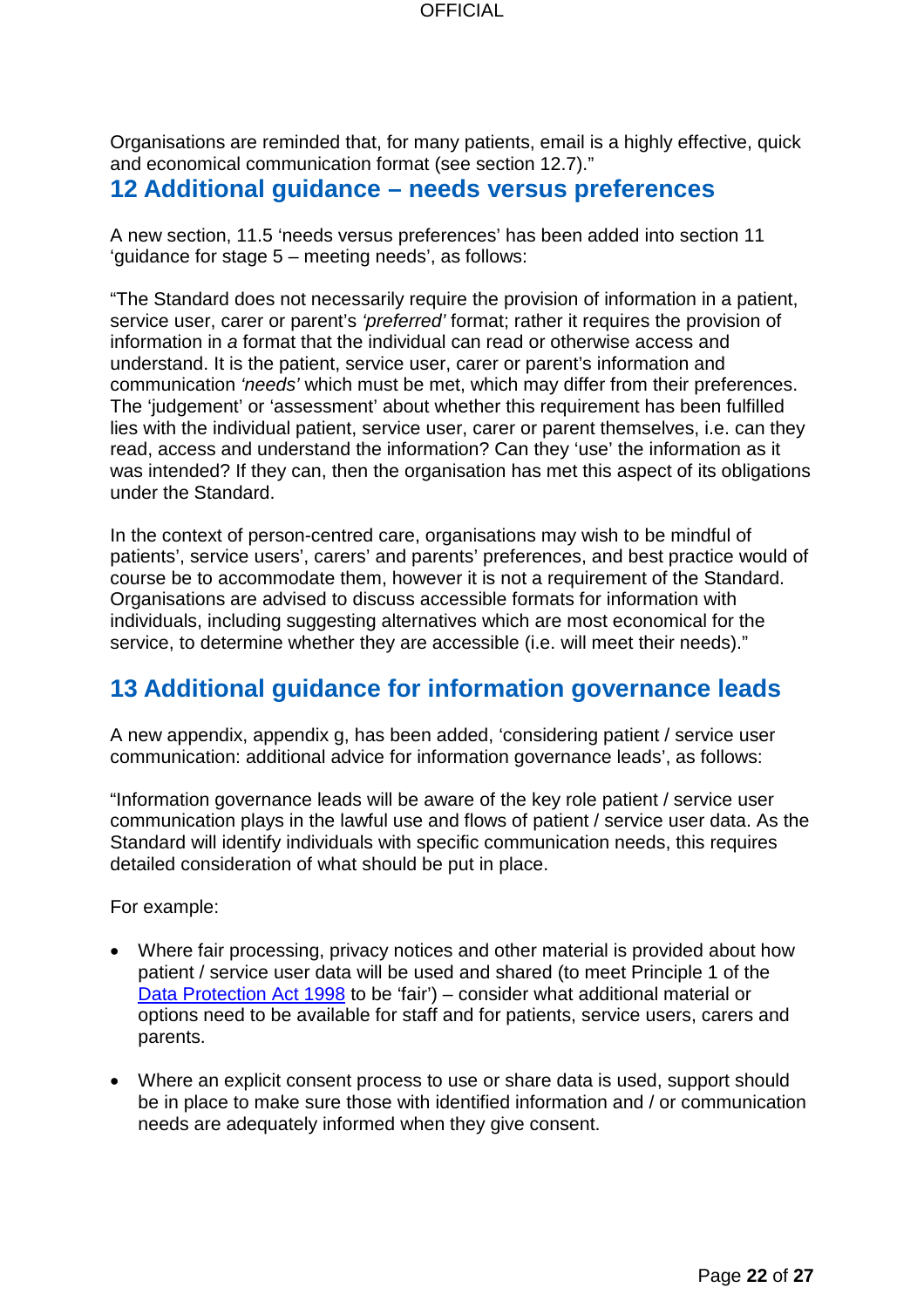• In circumstances where implicit consent is used, consider whether patients / service users with information and / or communication needs require additional information to demonstrate that the proposed use of data meets reasonable expectations i.e. that on average they would find the proposed use a sensible and desirable action to support their direct care.

Developing a communication plan and material to support patients, service users, carers and parents with information and communication needs relating to a disability, impairment or sensory loss will require the expertise and input of staff across the organisation not just the information governance function.

#### **Note on the GDPR**

The [General Data Protection Regulation \(GDPR\)](https://ico.org.uk/for-organisations/data-protection-reform/overview-of-the-gdpr/) will replace the [Data Protection Act](http://www.legislation.gov.uk/ukpga/1998/29/contents)  [1998](http://www.legislation.gov.uk/ukpga/1998/29/contents) as the key legal framework from 25.05.18. It is likely that this will have an impact on many, if not all, information standards, including the Accessible Information Standard. Further advice and guidance will be provided as appropriate and in due course."

# <span id="page-22-0"></span>**14 Changes to references to other information standards**

Section 18.1 'related standards' has been amended, as follows:

- ["SCCI1596: Secure Email](http://content.digital.nhs.uk/isce/publication/scci1596)
- [SCCI0011: Mental Health Services Data Set](http://content.digital.nhs.uk/isce/publication/scci0011)
- [SCCI0160: Clinical Risk Management: its Application in the Deployment and Use](http://content.digital.nhs.uk/isce/publication/SCCI0160)  [of Health IT Systems](http://content.digital.nhs.uk/isce/publication/SCCI0160)
- [SCCI0129: Clinical Risk Management: its Application in the Manufacture of](http://content.digital.nhs.uk/isce/publication/scci0129)  [Health IT Systems](http://content.digital.nhs.uk/isce/publication/scci0129)
- [Information Governance Standards Framework \(ISB 1512\)](http://www.isb.nhs.uk/library/standard/121)
- [SCCI0034: SNOMED CT.](http://content.digital.nhs.uk/isce/publication/scci0034)"

## <span id="page-22-1"></span>**15 Minor corrections, amendments and updates**

The following minor wording changes have been made to sections of the reissued Implementation Guidance to correct grammatical or typographical errors, amend the tense / wording to reflect the passage of time, and / or to add clarity:

- All references to 'the standard' and 'this standard' have been corrected to 'the Standard' and 'this Standard'.
- Speech marks have been removed from all references to 'easy read', so this is now written as easy read.
- Minor grammatical and typographical errors have been corrected, where identified, for example misuse of apostrophes.
- Section 3 'overview', an amendment to the final paragraph, "Commissioners of NHS care and publicly-funded adult social care must also have regard to this Standard, in as much as they must ensure that contracts…"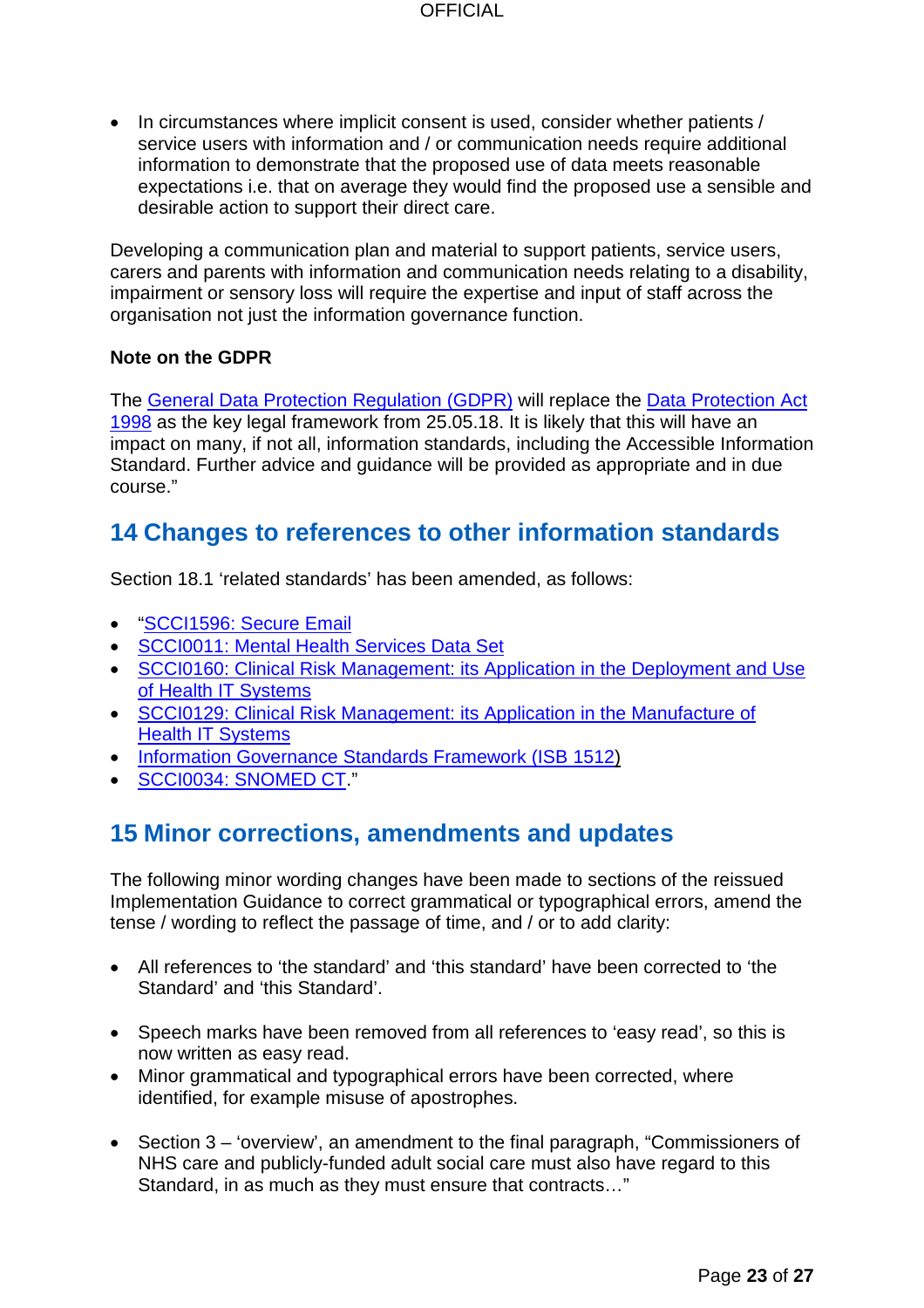- Section 4 'purpose', an amendment to the first sentence, "This document provides detailed advice for staff with regards to implementing and using DCB1605 Accessible Information – the 'Accessible Information Standard'."
- Section 5 'audience', an amendment to the final sentence, "Public facing materials, and communications targeted at particular audiences, have also been produced – as outlined in the Implementation Plan and the Communication Plan."
- Section 6.1 'implementation guidance overview', an amendment to step 2 'recording of needs', option c, "Use of agreed English definitions…"
- Section 6.3 'education and awareness-raising', an amendment to the final sentence, "Whilst this Implementation Guidance is intended to support effective implementation, it should be considered alongside and with reference to the Implementation Plan and the resources and learning opportunities outlined in the Plan, which are intended to complement and build upon guidance included here."
- Section 6.4.1 'improving the accessibility of all information and communication introduction', the last phrase in the last sentence has been removed, so this section now ends with, "…they may be used as part of internal communications / awareness-raising."
- Section 6.4.3 'tips for printed communication', an amendment to the final bullet point, "Further advice about creating accessible documents, including for users of assistive technology, has been made available as part of the suite of tools to support implementation of the Standard."
- Section 7.3 'methods for identifying needs', the text boxes have been removed, however, the associated text is unchanged. Speech or quotation marks have also been added around the example text message. Amendment to text on page 19, "Note that print-ready templates for letters and posters have been made available as part of resources to support implementation (as outlined in the Implementation Plan)." And, "In a general practice setting, it would be appropriate to refer to the register of patients with learning disabilities (17/18 QOF ID LD003), where available (see 'Summary of Changes to QOF 2017/18 - England', '2016/17 [General Medical Services \(GMS\) Contract Quality and Outcomes Framework](http://www.nhsemployers.org/~/media/Employers/Documents/Primary%20care%20contracts/QOF/2016-17/2016-17%20QOF%20guidance%20documents.pdf)  (QOF) - [Guidance for GMS contract 2016/17 April 2016'](http://www.nhsemployers.org/~/media/Employers/Documents/Primary%20care%20contracts/QOF/2016-17/2016-17%20QOF%20guidance%20documents.pdf) and ['Technical](http://www.nhsemployers.org/~/media/Employers/Documents/Primary%20care%20contracts/GMS/2017%2018%20Technical%20requirements%20for%20GMS%20contract%20changes.pdf)  [Requirements for 2017/18 GMS Contract Changes May 2017 –](http://www.nhsemployers.org/~/media/Employers/Documents/Primary%20care%20contracts/GMS/2017%2018%20Technical%20requirements%20for%20GMS%20contract%20changes.pdf) version 2' for further information)." The last sentence on page 19, which began 'Suggested READ v2…' has been removed. Amendment to text on page 21, "…Where difficulties are anticipated or experienced, services are advised to identify available local expertise…"
- Section 7.4 'questions and prompts to identify needs', has been amended in light of changes to the previously referenced dataset and associated guidance. The text immediately following the bulleted question 'what is the best way to send you information?', is now, "Specific additional or follow-up questions which it MAY be relevant to use as prompt or follow-up questions when communicating with particular individuals and / or in particular care settings are as follows: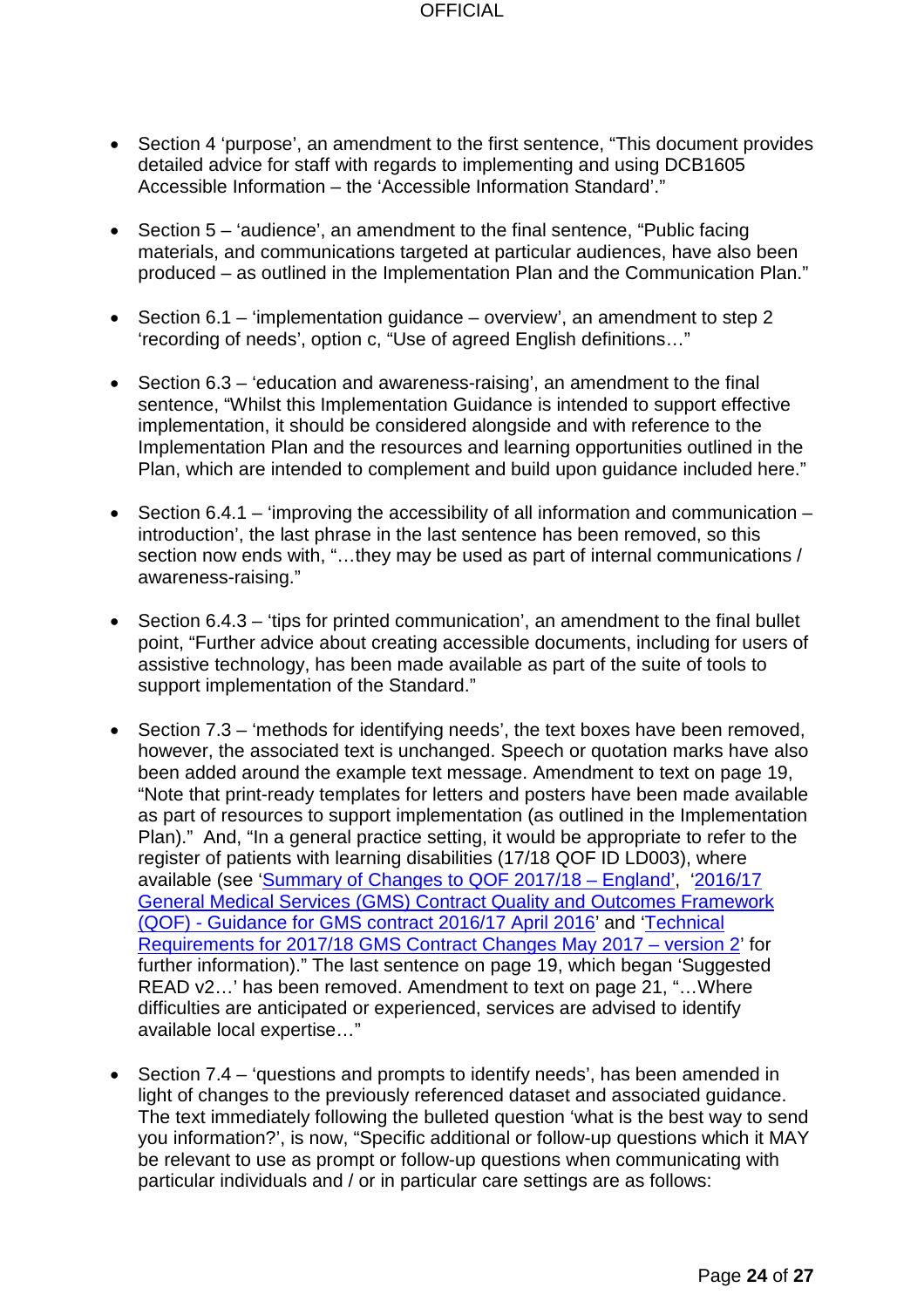- o Do you have difficulty hearing, or need hearing aids, or need to lip-read what people say?
- o Do you have difficulty with memory or ability to concentrate, learn or understand?
- o Do you have difficulty speaking or using language to communicate or make your needs known?

Staff may find the document 'Have you got a learning disability? Asking the [question and recording the answer for NHS healthcare providers'](http://webarchive.nationalarchives.gov.uk/20160704150527/http:/www.improvinghealthandlives.org.uk/gsf.php5?f=16219&fv=17365) by Improving Health and Lives: The Learning Disabilities Observatory a useful source of onwards reading with regard to identifying the communication needs of people with a learning disability..."

- Section 8.1 'overview of requirements recording of needs', an amendment to the third paragraph, "Additional codes / data items may be requested and, if appropriate released, in future, as outlined in the Maintenance Plan. It is the responsibility of the IT systems supplier or lead organisation to ensure that the coding used in patient record and administration systems is current and up-todate."
- Section 8.2 'guidance for recording of needs', the penultimate paragraph has also been amended, "Further advice is available as part of resources to support implementation (as outlined in the [Implementation Plan\)](https://www.england.nhs.uk/wp-content/uploads/2015/07/access-info-imp-plan.pdf)."
- Section 9.3 'guidance on reviewing and updating needs', an amendment to the first sentence of the second paragraph, "The purpose of review is essentially twofold, first to identify if the individual's needs have changed (for example due to a change in their level of sensory loss) and second to identify if the most appropriate methods of meeting those needs have changed…"
- Section 11.3 'costs of accessible information / communication support', the reference / link has been amended to, "Guidance from the Equality and Human [Rights Commission \(EHRC\)](https://www.equalityhumanrights.com/sites/default/files/equalityguidance-healthcare-socialcare-2015_0.pdf) states that, "If an adjustment is reasonable, the person or organisation providing it must pay for it. As a disabled person, even if you have asked for the adjustment, you must not be asked to pay for it.""
- Section 11.4.1 / 11.6.1– 'meeting of needs under the four categories / subsets overview', the first sentence has been amended, "As outlined in the Specification, the Accessible Information Standard defined four subsets to which SNOMED CT, Read v2 and CTV3 codes have been associated and which are available for use (noting that their use is mandated in line with the conformance criteria and timescales set by the Standard)…"
- Section 11.4.3.1 / 11.6.3.1 'specific information format overview', the reference to 'SCCI1605 Accessible Information' has been amended to 'DCB 1605 Accessible Information'. The penultimate sentence in this section has also been amended, "Appendix e provides further advice about website accessibility."
- Section 11.4.3.2 / 11.6.3.2 'note about 'large print'', the first sentence has been amended, "Data items associated with one or more of the four subsets of the Standard…"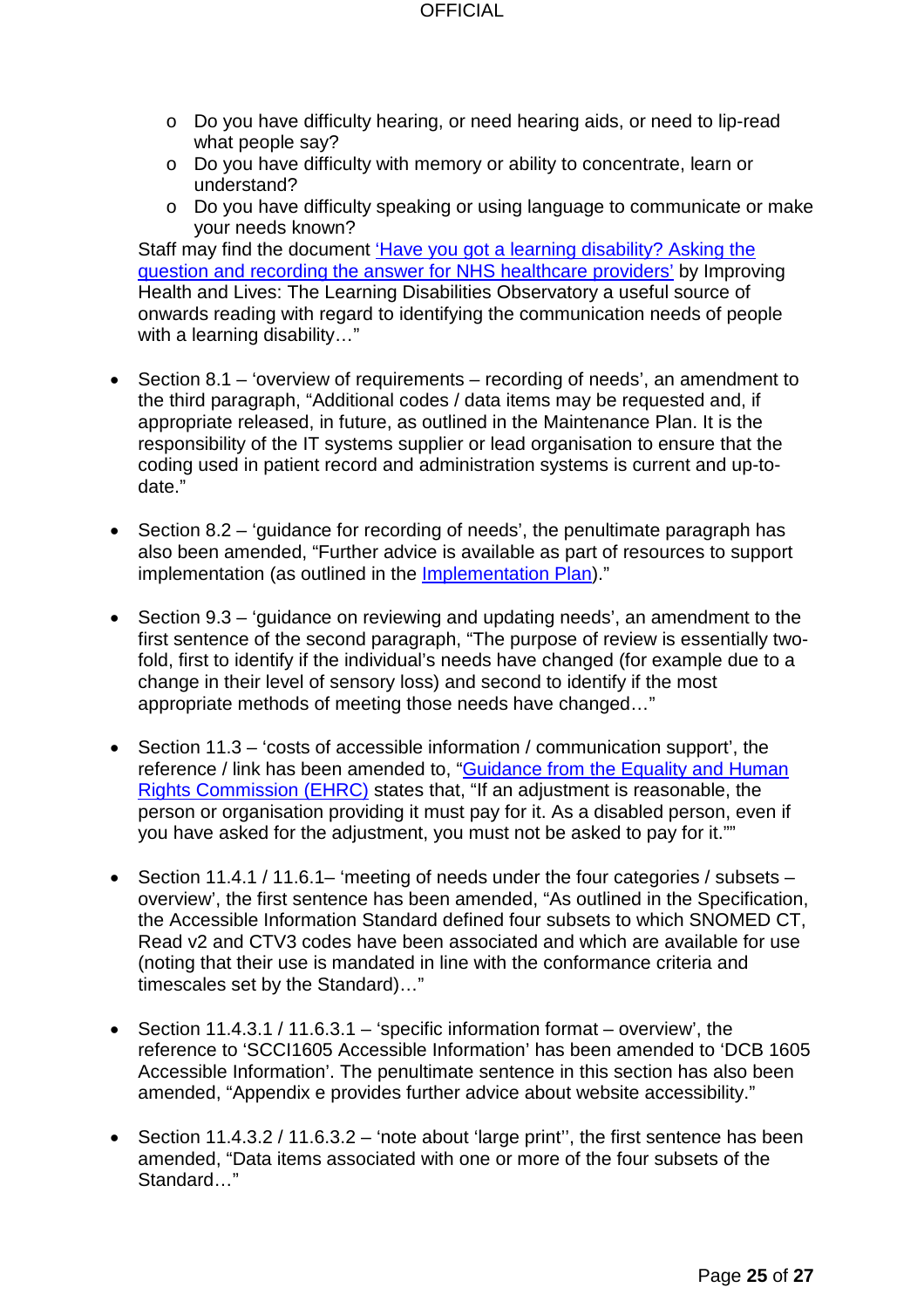- Section 11.4.4.3 / 11.6.4.3 'use of family members, friends or carers as interpreters', the references to 'section 11.4.4.1' have been amended to 'section 11.6.4.1'. The link to the NHS Constitution has been updated (to [https://www.gov.uk/government/publications/the-nhs-constitution-for-england/the](https://www.gov.uk/government/publications/the-nhs-constitution-for-england/the-nhs-constitution-for-england)[nhs-constitution-for-england\)](https://www.gov.uk/government/publications/the-nhs-constitution-for-england/the-nhs-constitution-for-england) and the quote has been amended, ""NHS services must reflect, and should be coordinated around and tailored to, the needs and preferences of patients, their families and their carers…Patients, with their families and carers, where appropriate, will be involved in and consulted on all decisions about their care and treatment.""
- Section 11.4.4.5 / 11.6.4.5 'remote access to communication support', the second sentence of the third paragraph has been amended, "…The technology has been available to users of the [NHS24](http://www.nhs24.com/contactus/otherlanguages/bsl/) service (in Scotland) and users of the [NHS111](http://www.interpreternow.co.uk/nhs111/) service (in England) for some time." In the last sentence, the reference to 'section 11.4.4.1' has been amended to 'section 11.6.4.1'.
- Section 11.4.4.6 / 11.6.4.6 'key word signing including Makaton', the link and reference for 'Signalong' have been amended, ["Signalong](http://www.signalong.org.uk/) is a key word signsupported communication system based on British sign language and is used in spoken word order. It uses speech, sign, body language, facial expression and voice tone to reference the link between sign and word."
- Section 11.4.5 / 11.6.5 'communication support', the last sentence of the first paragraph has been amended, "Further advice is included as part of section 6.4.2 and in appendix d, and as part of resources to support implementation (as outlined in the Implementation Plan)."
- Section 12.5 'support for children and young people', the second sentence of the first paragraph has been amended, "With regards to social care, the Standard covers adult social care (but does not include children's social services)."
- Section 12.6 'people with multiple / complex needs', in the first sentence of the second paragraph, the word 'or' has been removed, so this is now, "…they require bespoke tools and / or communication support to enable communication."
- Section 14 'resources to support implementation', has been amended and replaced with, "A range of resources have been made available to support organisations in effectively implementing and following the Standard, as outlined in the Implementation Plan. These were promoted as outlined in the Communication Plan and are available from the [NHS England website.](https://www.england.nhs.uk/ourwork/accessibleinfo/resources/) They include two [e-learning modules](http://www.e-lfh.org.uk/programmes/accessible-information-standard/open-access-sessions/) developed in association with Health Education England, a [toolkit for GP practices,](http://straighttalkers.org/dl/PrimaryCareAISToolkit.docx) an [interactive guide,](http://www.bracknell-forest.gov.uk/ais-interactive-guide-bracknell-forest-council.pdf) a [microsite](http://www.brentaccessibleinformation.nhs.uk/) and poster [templates.](http://www.bracknell-forest.gov.uk/poster-set-1-how-do-you-communicate.doc)"
- Section  $15.1 i$  approaches to implementation introduction', the previous second paragraph, which began "Organisations should note…" has been removed.